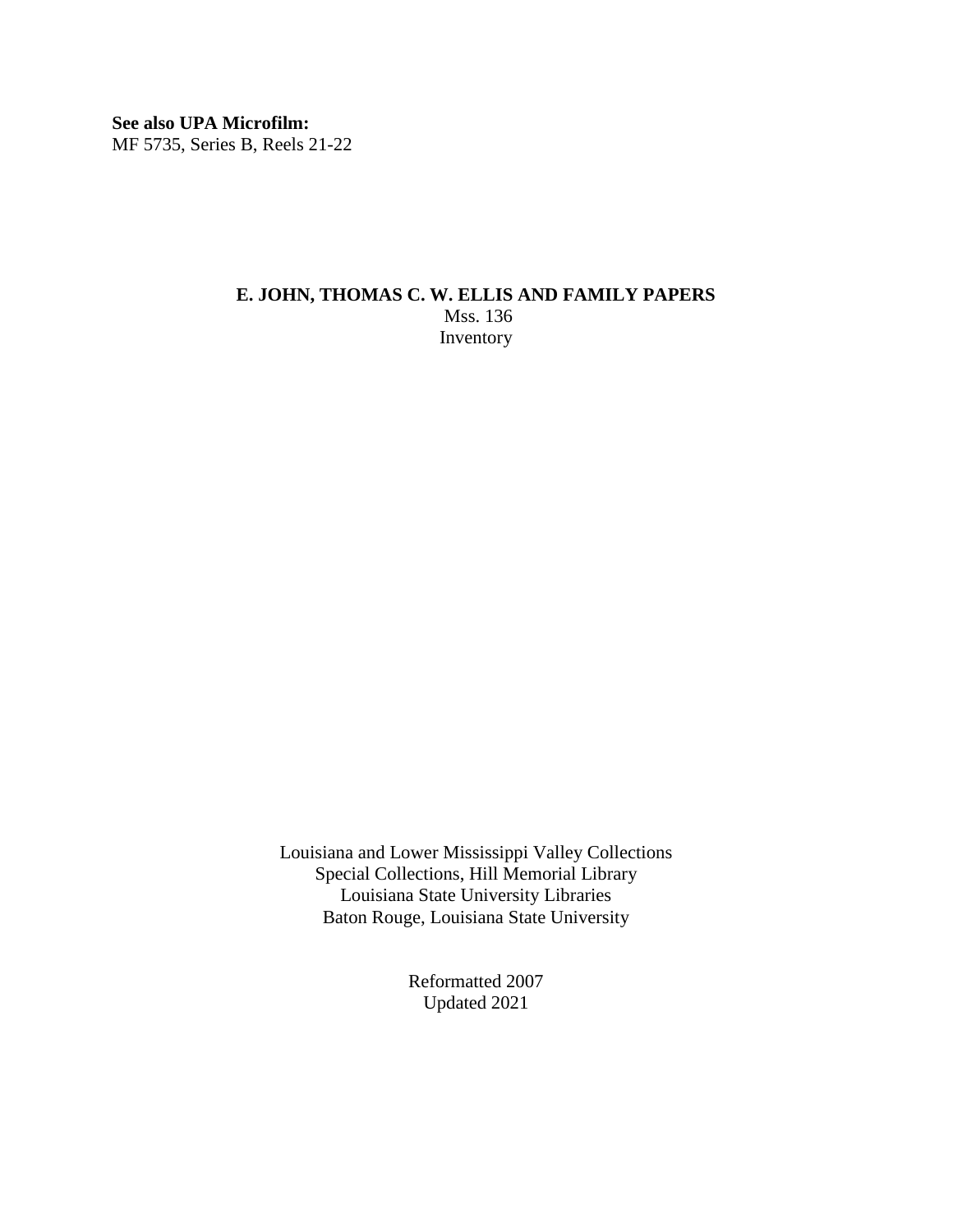#### **CONTENTS OF INVENTORY**

| Summary                       |    |
|-------------------------------|----|
| Biographical/Historical Note  |    |
| Scope and Content Note        |    |
| <b>Collection Description</b> | h  |
| <b>Index Terms</b>            | 22 |
| <b>Container List</b>         | 24 |
| Guide to Collection Microfilm | 26 |

**Use of manuscript materials.** If you wish to examine items in the manuscript group, please place a request via the Special Collections Request System. Consult the Container List for location information.

**Photocopying.** Should you wish to request photocopies, please consult a staff member. The existing order and arrangement of unbound materials must be maintained.

**Publication.** Readers assume full responsibility for compliance with laws regarding copyright, literary property rights, and libel.

Proper acknowledgement of LLMVC materials must be made in any resulting writing or publications. The correct form of citation for this manuscript group is given on the summary page. Copies of scholarly publications based on research in the Louisiana and Lower Mississippi Valley Collections are welcomed.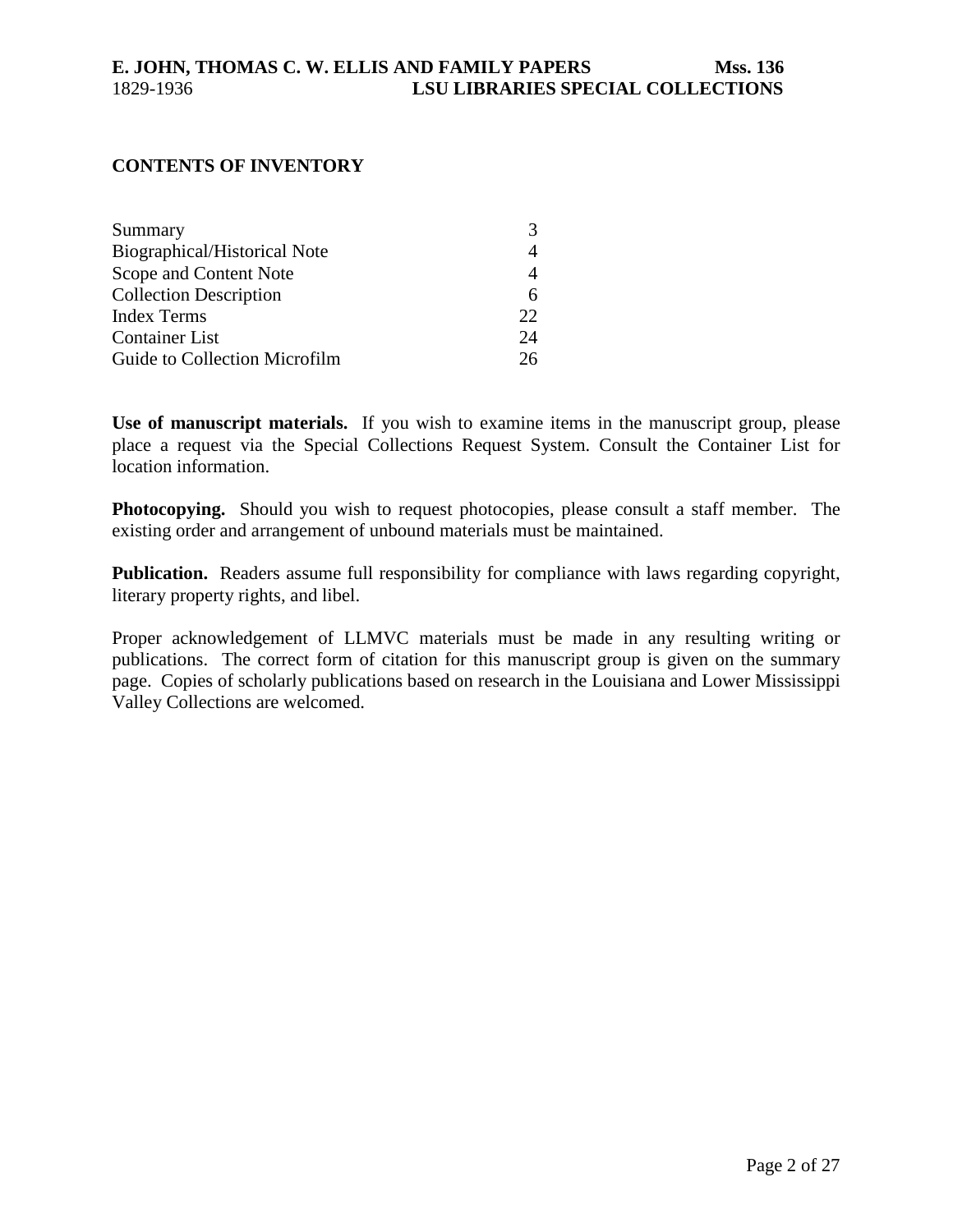## <span id="page-2-0"></span>**SUMMARY**

| Size.                             | 9.3 linear feet, 72 volumes, 30 microfilms                                                                                                               |  |  |  |  |  |
|-----------------------------------|----------------------------------------------------------------------------------------------------------------------------------------------------------|--|--|--|--|--|
| Geographic<br>locations.          | New Orleans, La.; Clinton, La.; Amite City, La.; Jackson, La.; Sandusky,<br>Ohio; Mississippi; Tennessee; Alabama; Georgia; Virginia; Washington<br>D.C. |  |  |  |  |  |
| <b>Inclusive dates.</b>           | 1829-1936                                                                                                                                                |  |  |  |  |  |
| <b>Bulk dates.</b>                | 1870-1920                                                                                                                                                |  |  |  |  |  |
| Language.                         | English                                                                                                                                                  |  |  |  |  |  |
| Summary.                          | The correspondence, documents, and business papers of three generations<br>of the Ezekiel Parke Ellis family of southern Louisiana.                      |  |  |  |  |  |
| Organization.                     | Arranged chronologically.                                                                                                                                |  |  |  |  |  |
| <b>Restrictions on</b><br>access. | No restrictions.                                                                                                                                         |  |  |  |  |  |
| <b>Related</b><br>collections.    | E. John Ellis Diary, Mss. 2795<br>E. P. Ellis and Family Papers, Mss. 663<br>Buck-Ellis Family Papers, Mss. 4820                                         |  |  |  |  |  |
| Copyright.                        | Copyright of the original materials is retained by descendants of the<br>creators in accordance with U.S. copyright law.                                 |  |  |  |  |  |
| <b>Citation.</b>                  | E. John, Thomas C. W. Ellis and Family Papers, Mss. 136, Louisiana and<br>Lower Mississippi Valley Collections, LSU Libraries, Baton Rouge, La.          |  |  |  |  |  |
| <b>Stack location(s).</b>         | G:5; MSS.MF:E; OS:E; U:52-65                                                                                                                             |  |  |  |  |  |
| Also available on:                | Microfilm 5735, Series B, Reels 21-22<br>Omissions: Folders 1-7, 1829-1859;<br>Folders 15-end, 1867-1936;<br>Volumes 1-72                                |  |  |  |  |  |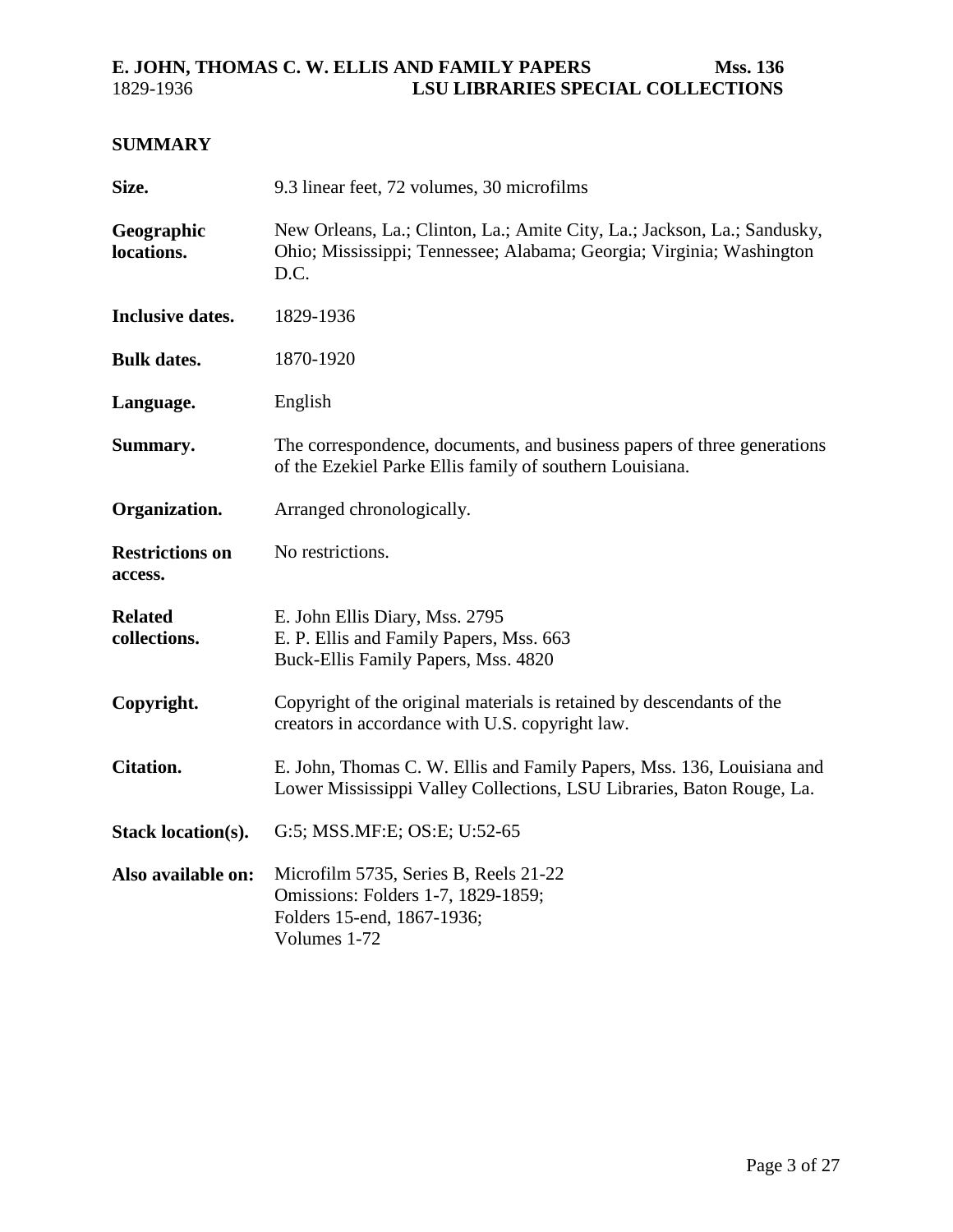#### <span id="page-3-0"></span>**BIOGRAPHICAL/HISTORICAL NOTE**

E. (Ezekiel) John (died 1889), Thomas C. W. (Cargill Warner) (died 1918), and Stephen Dudley Ellis were sons of Tabitha Warner and Ezekiel Parke Ellis, a judge and state legislator from Amite, Louisiana. E. John, Thomas C. W., and Stephen were practicing attorneys who were active in Louisiana politics. Their sisters included Nancy, Mary Elizabeth, and Emily.

In the 1850s, Thomas C. W. and E. John attended Centenary College in Jackson, Louisiana and later the University of Louisiana Law School. During the Civil War, E. John served as captain in the St. Helena Rebels, Co. F, 16th Louisiana Infantry. He was captured at Missionary Ridge in 1863 and imprisoned at Johnson's Island, Sandusky, Ohio. Stephen enlisted in the Confederate Army in 1862, as did Thomas C. W., who served as captain in the 18th Battalion, Louisiana Cavalry. Thomas C. W. was married to Martena V. Hamilton, and after the war he was elected to the Louisiana State Senate and served until 1868.

E. John entered into law practice and married Josephine Chamberlain in 1867. In 1874 he was elected to the U. S. House of Representatives and served until 1885. The following year he and Thomas C. W. formed a law partnership with John McEnery, practicing in New Orleans. E. John later practiced law in Washington. Thomas C. W. was appointed Judge of the Civil District Court of New Orleans in 1888, and in 1898 he was elected to the chair of Admiralty and International Law at Tulane University in New Orleans.

#### **SCOPE AND CONTENT NOTE**

Papers consist of correspondence, legal documents, Louisiana pamphlets, printed items, and business papers of three generations of the Ezekiel Parke Ellis family of southeastern Louisiana. The letters of Ezekiel Parke Ellis to his wife constitute the early part of the collection. The bulk of the collection consists of correspondence, notes, and documents of E. John Ellis, Thomas C. W. Ellis and their brother, Stephen Dudley Ellis.

Politics occupy a large portion of the discussions in the correspondence and speeches of 1856- 1861. There are also broadsides advertising political meetings in which Thomas C. W. and E. John participated. Civil War correspondence of E. John includes letters written from various camps in Louisiana, Mississippi, and Georgia, as well as those from the prison camp at Johnson's Island, Ohio.

Correspondence of the Reconstruction period pertains to politics, reflecting the reorganization of the Democratic Party, conflicts in state government, and attempts to maintain white supremacy in the West Florida parishes. There is also the correspondence of E. John while he served in the U.S. House of Representatives.

In the 1880s, the children of E. John, Stephen, and especially those of Thomas C. W. are the authors of a majority of the papers, Sallie, Ollie, and John being the prominent figures. The correspondence tends to concern education of children, marriage, and their homes and travel.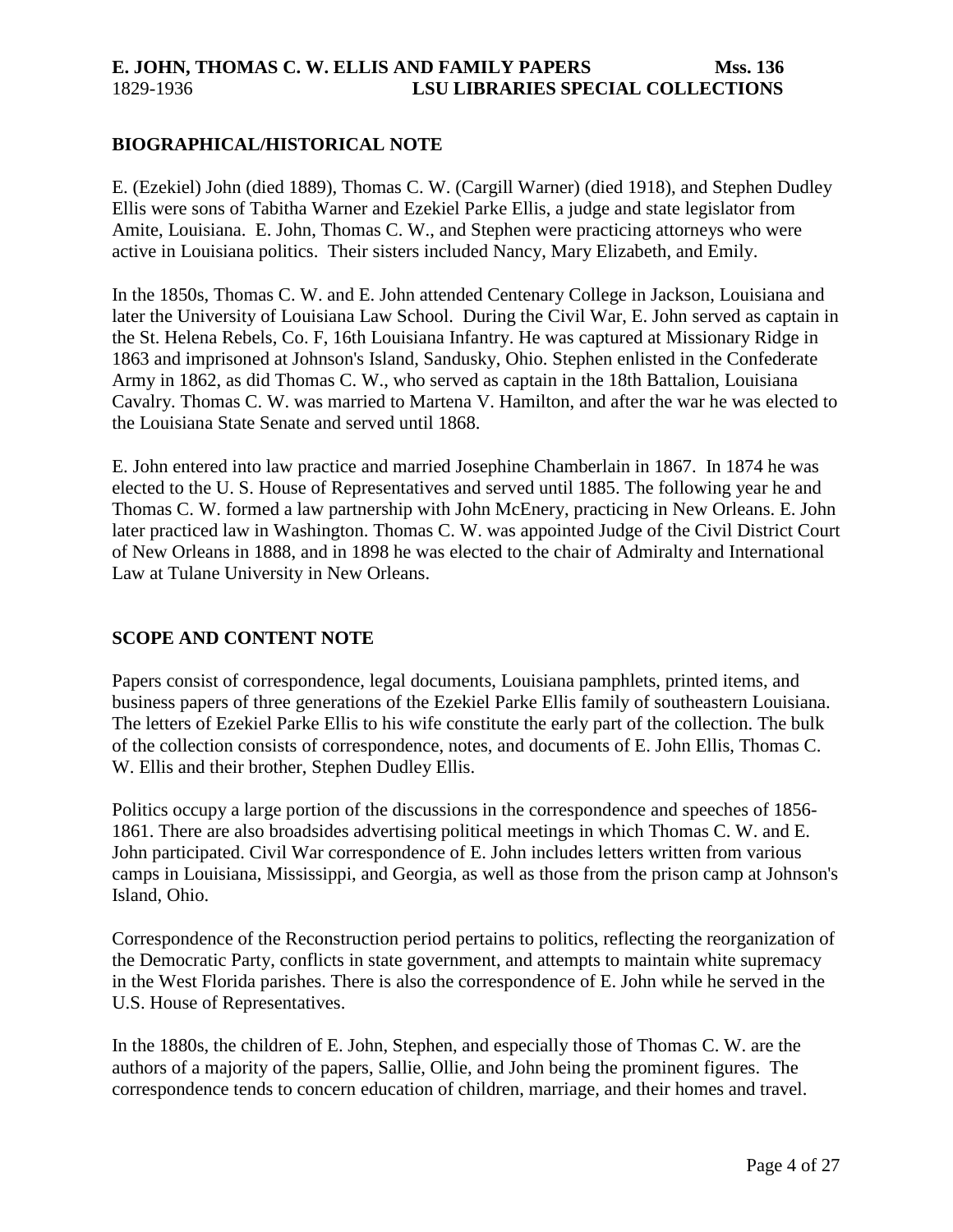Later papers include legal documents, memoranda, and business notes of the law practice. Robert S. Ellis, son of Thomas C. W., was elected Judge of the 25<sup>th</sup> Judicial District Court in 1907, while Stephen was a judge of the Court of Appeals from 1907 until his retirement in 1924. Papers after the death of Thomas C. W. in 1918 are primarily those of Robert S., Stephen, and their children.

Bound volumes consist of account books, notebooks, journals, diaries, and scrapbooks of various family members. Among the printed items are newspaper clippings, recipes, election tickets, and several unidentified photographs, cartes-de-visite, cabinet cards, tintypes, and albumen prints.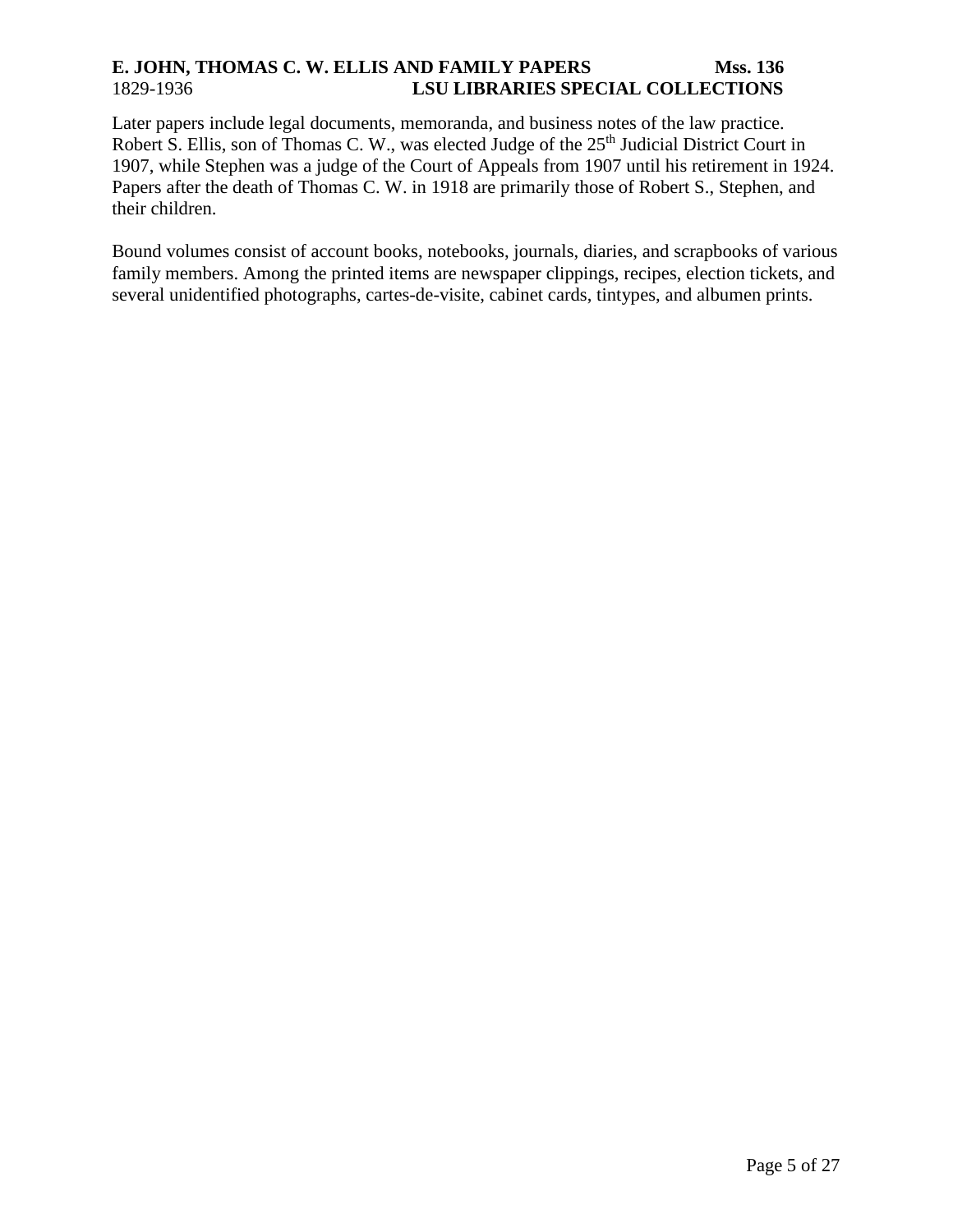## <span id="page-5-0"></span>**COLLECTION DESCRIPTION**

| <b>Stack</b><br><b>Location</b> | <b>Box</b>   | <b>Folder</b>  | <b>Dates</b> | <b>Content</b>                                                                                                                                                                                                                                                                                                                                                                                                                                                                                                                             |
|---------------------------------|--------------|----------------|--------------|--------------------------------------------------------------------------------------------------------------------------------------------------------------------------------------------------------------------------------------------------------------------------------------------------------------------------------------------------------------------------------------------------------------------------------------------------------------------------------------------------------------------------------------------|
|                                 |              |                |              | <b>Papers</b>                                                                                                                                                                                                                                                                                                                                                                                                                                                                                                                              |
| U:52                            | $\mathbf{1}$ | $\mathbf{1}$   | 1829-1839    | 26 items:<br>Letters from E. P. Ellis to his wife Emily (1831-1839); land<br>grants; letter from Emily to her children (1834); documents<br>concerning the estate of Enoc Humphreys.                                                                                                                                                                                                                                                                                                                                                       |
|                                 |              | $\overline{2}$ | 1840-1851    | 30 items:<br>Letters between Tabitha Emily Ellis to her husband (1840-<br>1848); letter to Emily from her sister (1840); sale of property<br>by E. P. Ellis (1842); naturalization and registration papers<br>of William Hays (1842); letters to John A. Ellis (1846-<br>1851).                                                                                                                                                                                                                                                            |
|                                 |              | 3              | 1852-1854    | 43 items:<br>Marriage contract of Eugene Waggaman and Miss Félicie<br>Sauvé (1852); succession of Josiah and Nancy Nettles<br>(1852); "Perseverance" by Thomas C. W. Ellis (1852);<br>letters from Thomas C. W. at Centenary College to his<br>parents and brother (1853-1854); program for an exhibition<br>of the Union Literary and Franklin Institute Societies at<br>Centenary College (1854); "An Address delivered before the<br>Literary Societies of Centenary College" by Christian<br>Roselius (1854); writings of Thomas C. W. |
|                                 |              | $\overline{4}$ | 1855         | 30 items:<br>Letters between Thomas C. W. at Centenary College and his<br>family; programs for the Anniversary of the Union Literary<br>Society and the Anniversary of the Franklin Institute;<br>Valedictory Address delivered at the annual Commencement<br>of Centenary College, by Richard L. Pugh.                                                                                                                                                                                                                                    |
|                                 |              | 5              | 1856         | 34 items:<br>Correspondence of Thomas C. W.; program of an exhibition<br>of the Lafayette Society at Centenary College; writings of<br>Thomas C. W.; program of Commencement Exercises of<br>Centenary College; succession of Rolla Self and documents<br>pertaining to the estate.                                                                                                                                                                                                                                                        |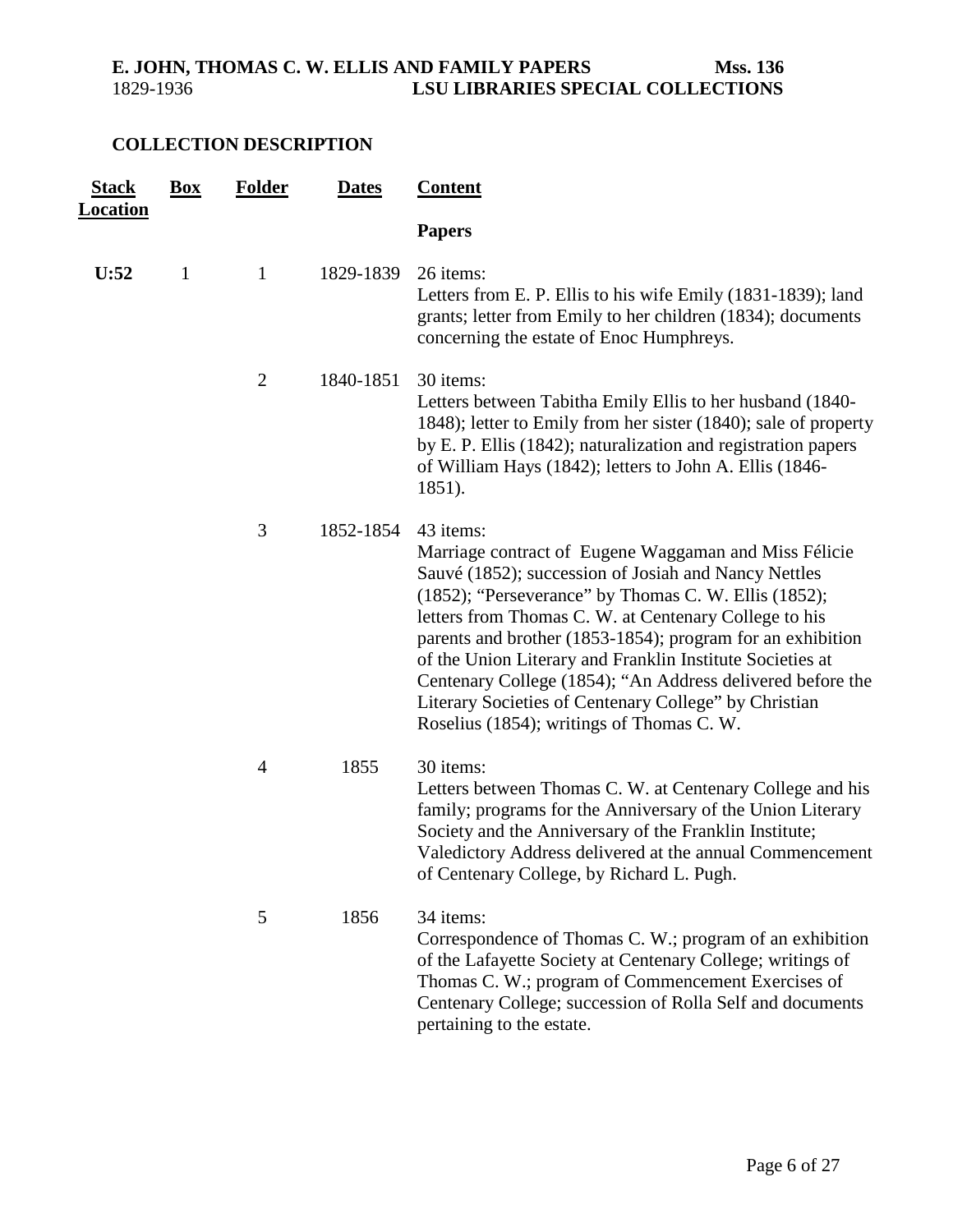| <u>Stack</u><br><u>Location</u> | $Box$          | <b>Folder</b> | <b>Dates</b> | <b>Content</b>                                                                                                                                                                                                                                                                                                                                                                                                                                                                                                                           |
|---------------------------------|----------------|---------------|--------------|------------------------------------------------------------------------------------------------------------------------------------------------------------------------------------------------------------------------------------------------------------------------------------------------------------------------------------------------------------------------------------------------------------------------------------------------------------------------------------------------------------------------------------------|
| U:52                            | $\mathbf{1}$   | 6             | 1857         | 40 items:<br>Act of sale; correspondence of Thomas C. W.; Report on<br>Studies of E. J. Ellis at Centenary College; program of<br>Franklin Institute and Union Literary Society of Centenary<br>College; certificate of land from Department of the Interior<br>Office of the Commissioner of Pensions; writings of Thomas<br>C. W.; letters to Emily Ellis from E. P. Ellis and her sister;<br>letters to E. P. Ellis from his brother; card for University of<br>Louisiana Medical Department lectures on Physiology and<br>Pathology. |
|                                 | $\overline{2}$ | $\tau$        | 1858-1859    | 41 items:<br>Correspondence of E. John and Thomas C. W. Ellis; list of<br>Washington Democrats; sale of land; correspondence of E.<br>P. Ellis and his wife, children, and brother.                                                                                                                                                                                                                                                                                                                                                      |
|                                 |                | 8             | 1860         | 14 items:<br>Tax receipts; correspondence of E. John and Thomas C. W.;<br>constitution of the "Bell and Everett Union Club."                                                                                                                                                                                                                                                                                                                                                                                                             |
|                                 |                | 9             | 1861         | 18 items:<br>Correspondence from E. John Ellis at Camp Moore and<br>Camp Chalmette.                                                                                                                                                                                                                                                                                                                                                                                                                                                      |
|                                 |                | 10            | 1862         | 31 items:<br>Correspondence from E. John Ellis at Camp Benjamin and<br>other camps; copy of letter from E. John to his sister from<br>Corinth, Mississippi; sale of a lot from John M. Bach to<br>Thomas C.W.                                                                                                                                                                                                                                                                                                                            |
|                                 |                | 11            | 1863         | 23 items:<br>Correspondence from E. John from various camps in<br>Louisiana, Mississippi, Alabama, Tennessee, and Georgia to<br>his family; letter from E. P. Ellis from John T. Sibley.                                                                                                                                                                                                                                                                                                                                                 |
|                                 |                | 12            | 1864         | 37 items:<br>Correspondence from E. P. Ellis and E. John Ellis; land<br>contracts; deposit certificates; "The Daily Wanderer;" ticket<br>for Mobile and Ohio Railroad.                                                                                                                                                                                                                                                                                                                                                                   |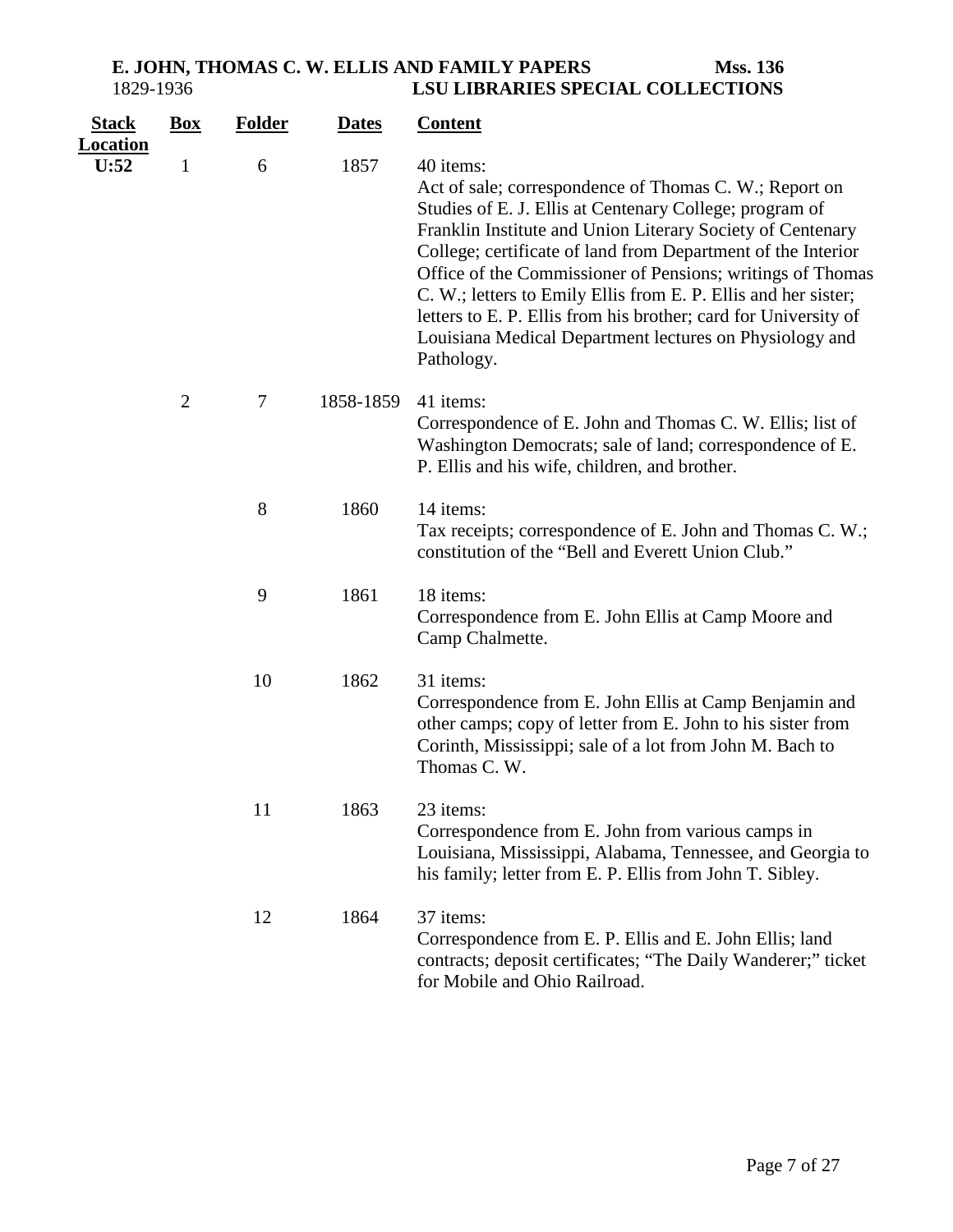| <b>Stack</b>            | $\mathbf{Box}$ | <b>Folder</b> | <b>Dates</b> | <b>Content</b>                                                                                                                                                                                                                                                                                                                                                                             |
|-------------------------|----------------|---------------|--------------|--------------------------------------------------------------------------------------------------------------------------------------------------------------------------------------------------------------------------------------------------------------------------------------------------------------------------------------------------------------------------------------------|
| <b>Location</b><br>U:52 | $\mathfrak{2}$ | 13            | 1865         | 16 items:<br>Correspondence of E. J. and Thomas C. W.; oath of Thomas<br>Kron; death certificate and succession of Mary Baum<br>Friedlander; account and liquidation of the share of the<br>minor children; tax receipts.                                                                                                                                                                  |
|                         |                | 14            | 1866         | 35 items:<br>Correspondence of E. John and Thomas C. W.; legal notes<br>and documents of Thomas C. W.; account statements; tax<br>receipts.                                                                                                                                                                                                                                                |
|                         |                | 15            | 1867-1868    | 47 items:<br>"To the Citizens of the Parishes of St. Helena, Livingston,<br>Washington, and St. Tammany" from Abraham Womack;<br>legal notes and documents of Thomas C. W.;<br>correspondence of E. John and Thomas C. W.; letter to the<br>governor from Thomas C. W.; receipts; voting registration<br>for Thomas C. W.; marriage license of E. John Ellis and<br>Josephine Chamberlain. |
|                         | 3              | $16-17$       | 1869         | 68 items:<br>Memorandum concerning lots in Tangipahoa Parish;<br>correspondence of E. John and Thomas C. W.; notes from<br>surveyor's office; sale of real estate to E. John and Thomas<br>C. W.; release of mortgage; act of sale to Thomas C. W.; tax<br>receipts; shipping receipts.                                                                                                    |
|                         |                | 18-19         | 1870         | 81 items:<br>Correspondence of E. John and Thomas C. W.; voting<br>registration for Stephen D. Ellis; telegraphs; plat showing<br>the land entered at Greensburg Land Office by Attila N.<br>Whited and Farmissa N. Whited; Democratic ticket.                                                                                                                                             |
|                         |                | 20            | 1871         | 51 items:<br>Correspondence of E. John and Thomas C. W.; act of<br>subrogation; Charter of Amite City Democratic Club.                                                                                                                                                                                                                                                                     |
| U:53                    | 4              | 21-23         | 1872         | 93 items:<br>Correspondence of E. John and Thomas C. W.; legal notes;<br>tally sheets; Republican ticket for U.S. Grant.                                                                                                                                                                                                                                                                   |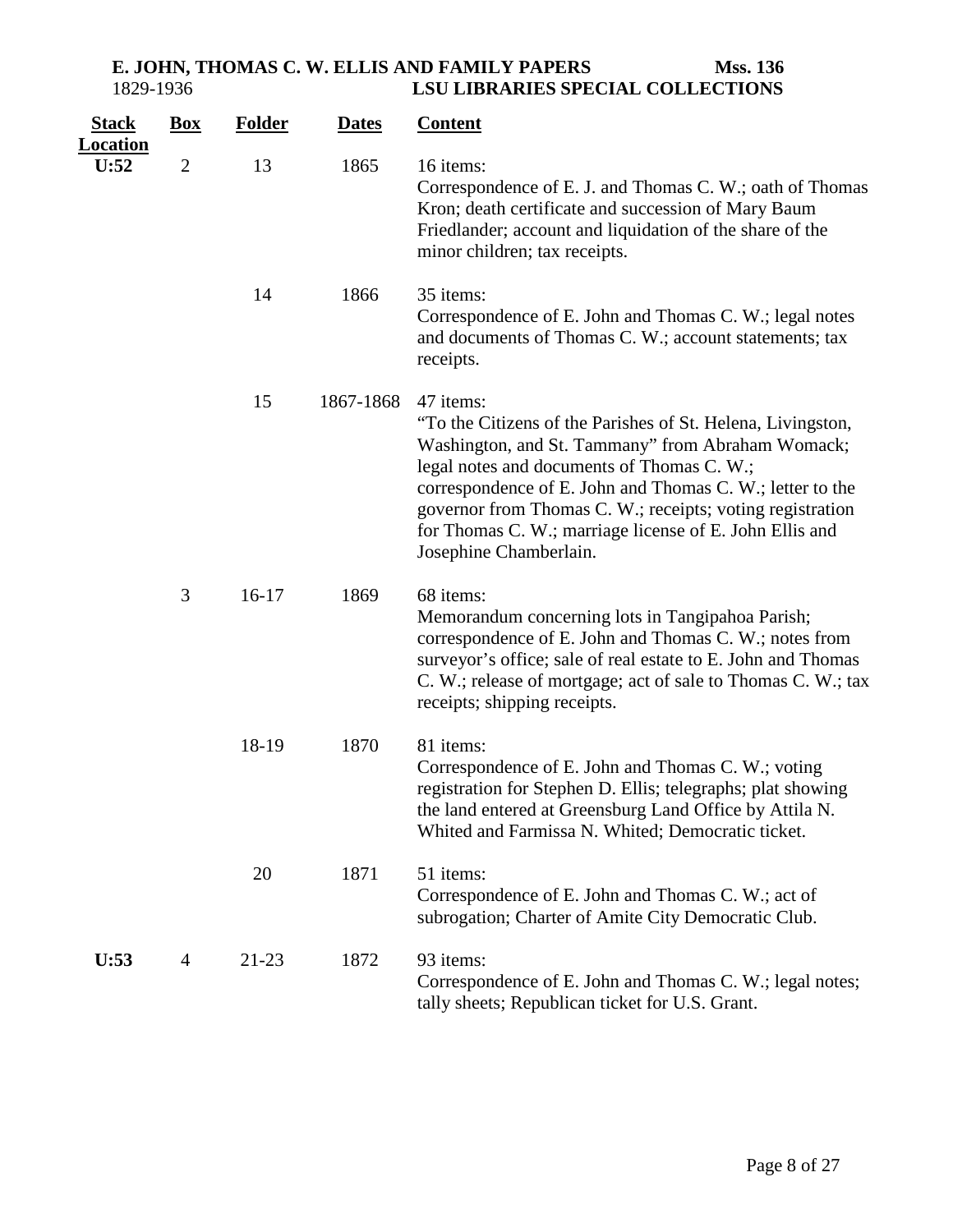| <b>Stack</b><br><b>Location</b> | <u>Box</u>     | <b>Folder</b> | <b>Dates</b> | <b>Content</b>                                                                                                                                                                                                                                                                                                 |
|---------------------------------|----------------|---------------|--------------|----------------------------------------------------------------------------------------------------------------------------------------------------------------------------------------------------------------------------------------------------------------------------------------------------------------|
| U:53                            | $\overline{4}$ | 24            | 1873         | 39 items:<br>Recipe for fruit cake; correspondence of E. John and<br>Thomas C. W.; letters and telegrams from E. P. Ellis; tax<br>receipts; legal documents; mortgage; "Resolutions: Mass<br>Meeting of the Citizens of East Feliciana. Resistance to<br>Usurpation. Payment or Non-Payment of Taxes."         |
|                                 |                | $25 - 26$     | 1874         | 67 items:<br>Correspondence of E. John and Thomas C. W.; account<br>sheets; certificate of redemption of forfeited land to R.C.<br>Hutchinson; voting registrations of William Hays and<br>Thomas C. W.; legal notes; tax receipts.                                                                            |
|                                 |                | 27            | 1875         | 25 items:<br>Correspondence of E. John and Thomas C. W.; list of jurors;<br>legal documents; tax receipts.                                                                                                                                                                                                     |
|                                 |                | 28            | 1876         | 28 items:<br>Correspondence of E. John and Thomas C. W.; checks;<br>envelope; copy of petition; "To the Democratic and<br>Conservative Voters of the Parish of Tangipahoa" from G.<br>T. Raoul and Thos. C. W. Ellis.                                                                                          |
| U:54                            | 5              | 29            | 1877         | 26 items:<br>Correspondence of E. John and Thomas C. W.; act of sale of<br>tax collector; payment contract of E. Waggaman; sale of<br>property.                                                                                                                                                                |
|                                 |                | $30 - 31$     | 1878         | 50 items:<br>Correspondence of E. John and Thomas C. W.; legal<br>documents concerning E. Waggaman; court summons;<br>notice of demand of payment; legal notes.                                                                                                                                                |
|                                 |                | 32            | 1879         | 39 items:<br>Correspondence of E. John and Thomas C. W.; petitions;<br>letter from Thomas S. Ellis to his grandmother; legal notes<br>and documents; reports for John H. Ellis at University of<br>Louisiana; Democratic-Conservative Ticket, Parish of<br>Orleans, 2 <sup>nd</sup> and 3 <sup>rd</sup> Wards. |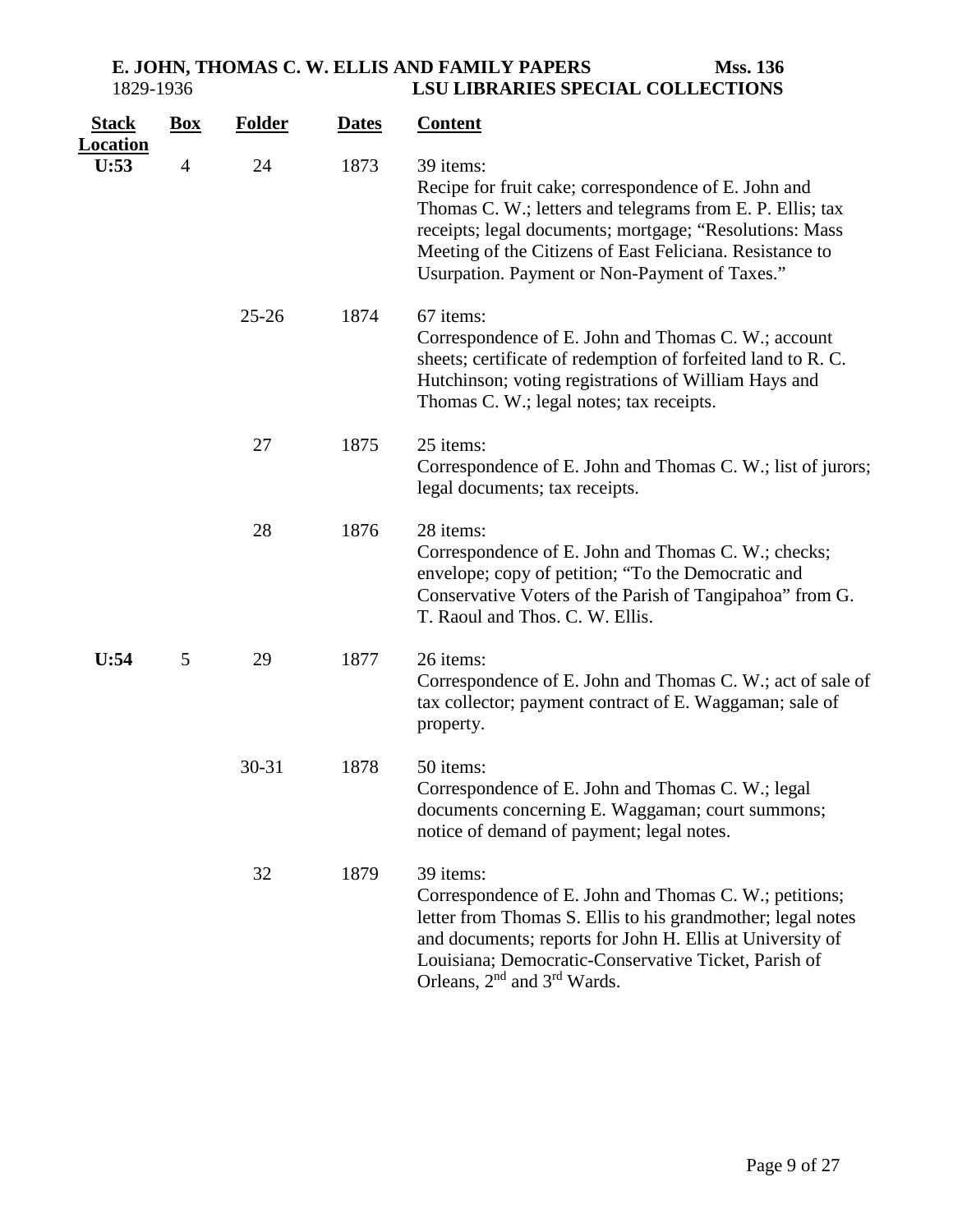| <b>Stack</b>            | $\mathbf{Box}$ | <b>Folder</b> | <b>Dates</b> | <b>Content</b>                                                                                                                                                                                                                                                                                                                                                                                                    |
|-------------------------|----------------|---------------|--------------|-------------------------------------------------------------------------------------------------------------------------------------------------------------------------------------------------------------------------------------------------------------------------------------------------------------------------------------------------------------------------------------------------------------------|
| <b>Location</b><br>U:54 | 6              | 33-34         | 1880         | 82 items:<br>Correspondence of E. John and Thomas C. W.; Program for<br>Commencement of Whitworth College and for<br>Commencement of University of Louisiana; letters to<br>Maggie Ellis; note of testimony; judgments; E. John Ellis'<br>speech at Cummingsville, Ohio; tax receipts.                                                                                                                            |
|                         |                | 35-36         | 1881         | 67 items:<br>Correspondence of E. John and Thomas C. W.; letters to<br>Thomas C. W. and his wife from their son John and<br>daughter Sallie; report of Miss Sallie Ellis at Sylvester-<br>Learned Institute; letters to Sallie Ellis; briefs; exchange of<br>land.                                                                                                                                                |
|                         |                | 37            | 1882         | 32 items:<br>Correspondence of E. John and Thomas C. W.; report of<br>Sallie Ellis at Whitworth Female College; letters from Sallie<br>and John Ellis.                                                                                                                                                                                                                                                            |
|                         |                | 38            | 1883         | 36 items:<br>Correspondence of E. John and Thomas C. W.; tax receipts;<br>report of John Ellis at Centenary College; funeral<br>announcement of C. S. Stewart, Sr.; letters from Sallie and<br>John Ellis.                                                                                                                                                                                                        |
|                         |                | $39-40$       | 1884         | 61 items:<br>Correspondence of E. John and Thomas C. W.; letters from<br>Sallie and John Ellis; Democratic Ticket, Parish of Orleans<br>12 <sup>th</sup> Ward; legal statements and contracts; program of<br>Annual Exercises of Union Literary Society at Centenary<br>College; broadside from Pickett-Buchanan Camp<br>Confederate Veterans; report of John H. Ellis at Centenary<br>College; sale of property. |
| U:55                    | 7              | $41 - 43$     | 1885         | 120 items:<br>Correspondence of E. John and Thomas C. W.; tax receipts;<br>judgments; letters from John Ellis to his father, Thomas;<br>mortgage certificate; abstract of title.                                                                                                                                                                                                                                  |
|                         |                | 44-45         | 1886         | 81 items:<br>Correspondence of E. John and Thomas C. W.; tax receipts;<br>receipt from Charity Hospital, New Orleans; judgments; sale<br>of property to Thomas C. W.; act of sale to Stephen D. Ellis;<br>account sheets.                                                                                                                                                                                         |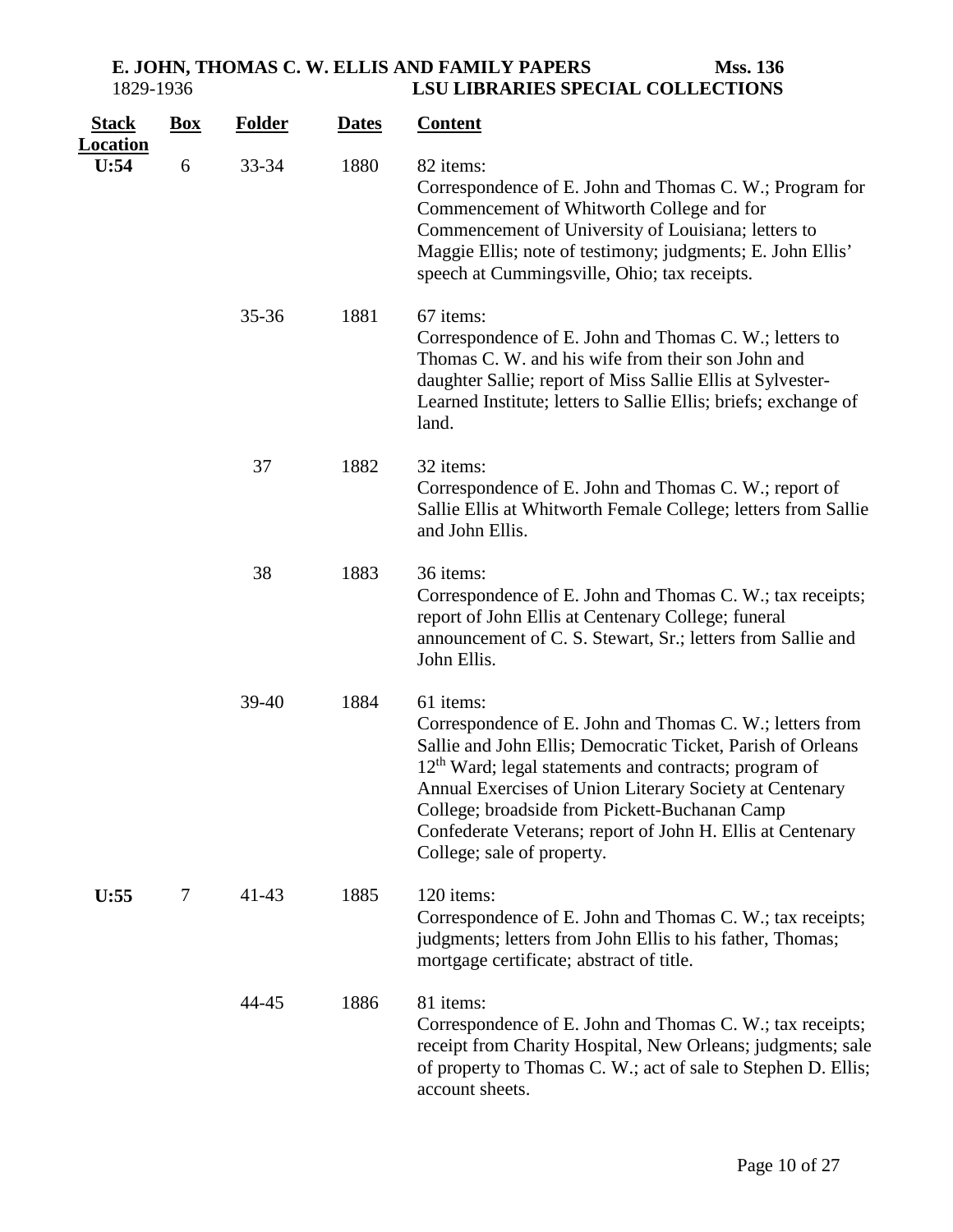| <b>Stack</b><br><b>Location</b> | <b>Box</b> | <b>Folder</b> | <b>Dates</b> | <b>Content</b>                                                                                                                                                                                                                                                                                                                                                                                                        |
|---------------------------------|------------|---------------|--------------|-----------------------------------------------------------------------------------------------------------------------------------------------------------------------------------------------------------------------------------------------------------------------------------------------------------------------------------------------------------------------------------------------------------------------|
| U:55                            | 8          | 46-48         | 1887         | 113 items:<br>Correspondence of E. John and Thomas C. W.; transfer of<br>judgment; tax receipts; sale of property to Thomas C. W.;<br>sale of land in Tangipahoa Parish from S. D. Ellis to Thomas<br>C. W.; invitation to Graduating Exercises at Abbot<br>Academy; letter concerning the succession of Susan S.<br>Cooper.                                                                                          |
|                                 |            | 49-50         | 1888         | 114 items:<br>Correspondence of E. John and Thomas C. W.; information<br>from Homewood Nursery, Thomasville, Georgia; broadside<br>from Southern Employment Bureau, New Orleans;<br>appointment of R. W. Ellis by Mayor Guillotte of New<br>Orleans as Special Officer with Police powers; baseball<br>ticket: Sea Shore Belles vs. Hayseeds; ticket of Young<br>Men's Democratic Association, 14 <sup>th</sup> Ward. |
|                                 |            | 51-53         | 1889         | 78 items:<br>Correspondence of Thomas C. W.; extracts from opinion<br>Gilmore v. Schenck; extracts from the minutes of Division A<br>Civil District Court for Orleans Parish; inventory of property<br>of the late E. John Ellis; statement from the books of the<br>firm, Ellis, Johns & McKnight showing all fees received and<br>divided among the partners; insurance documents.                                  |
| U:56                            | 9          | 54-56         | 1890         | 95 items:<br>Correspondence of Thomas C. W.; tax receipts; property<br>adjudicated in Livingston Parish; wedding invitation of<br>Olivia Josephine Ellis (daughter of Thomas C.W.); report of<br>Ollie Ellis at Tulane University of Louisiana, H. Sophie<br>Newcomb Memorial College; testimony; reasons for<br>judgment Parker, Tax Collector v. Shareholders<br>Metropolitan Bank; sale of property.               |
|                                 |            | 57-58         | 1891         | 111 items:<br>Correspondence of Thomas C. W. and Stephen D. Ellis and<br>their children; checks; funeral notice of Martena Virginia<br>Ellis, wife of Thomas C. W.; succession of Mrs. M. Sterling;<br>legal notes; reasons for judgment; "Democrats of Livingston<br>Parish;" Regular Democratic Conservative ticket,<br>Tangipahoa Parish; telegram announcing birth dated January<br>1897.                         |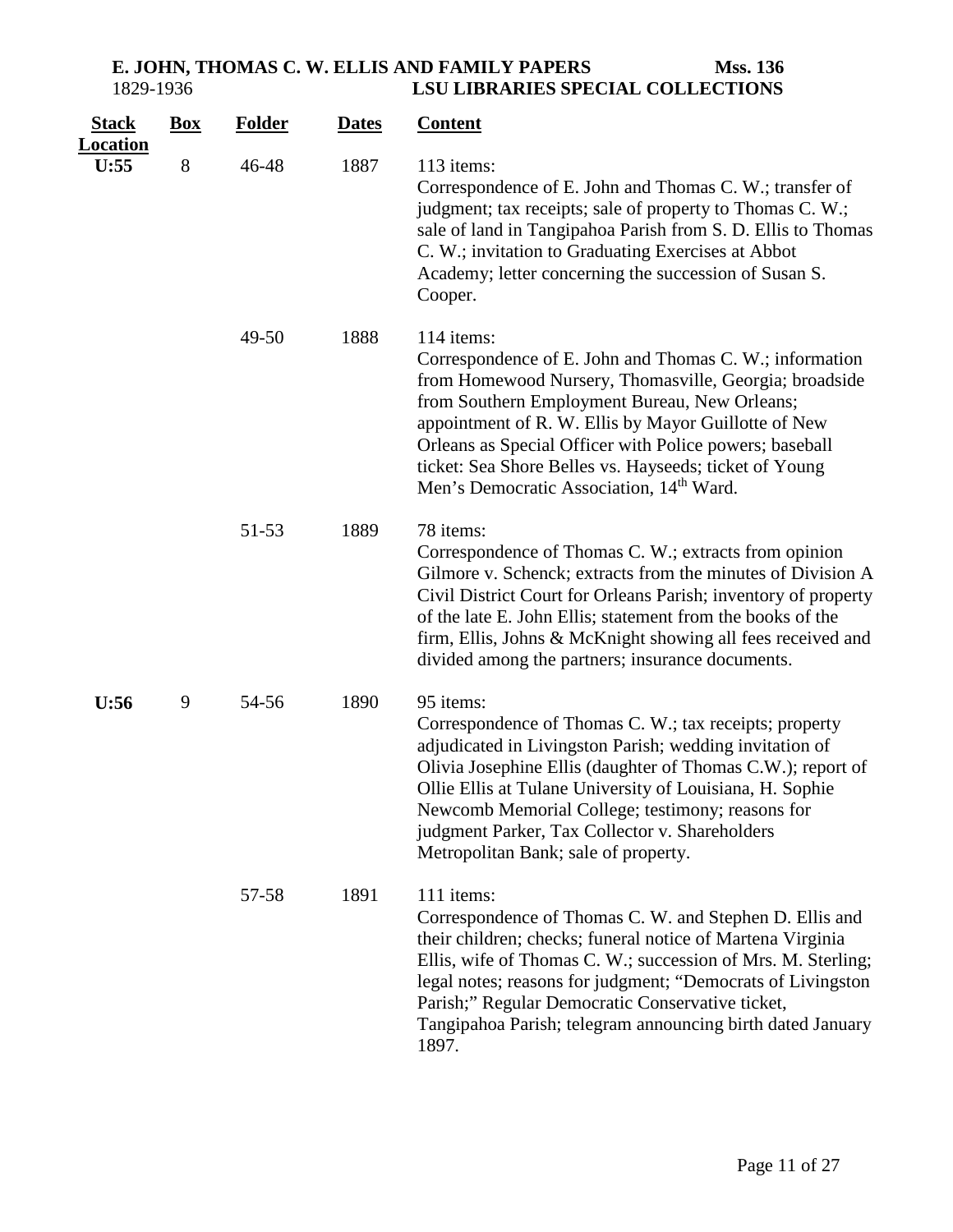| <b>Stack</b><br><b>Location</b> | $\underline{Box}$ | <b>Folder</b> | <b>Dates</b> | <b>Content</b>                                                                                                                                                                                                                                                                                                                                                                                                                                                                           |
|---------------------------------|-------------------|---------------|--------------|------------------------------------------------------------------------------------------------------------------------------------------------------------------------------------------------------------------------------------------------------------------------------------------------------------------------------------------------------------------------------------------------------------------------------------------------------------------------------------------|
| U:56                            | 9                 | 59-60         | 1892         | 65 items:<br>Correspondence of Thomas C. W. and Stephen D. Ellis and<br>their children; reasons for judgment; legal notes; political<br>cartoon from The Issue, New Orleans, April 9, 1892; act of<br>mortgage.                                                                                                                                                                                                                                                                          |
|                                 | 10                | $61 - 62$     | 1893         | 75 items:<br>Correspondence of Thomas C. W. and Stephen D. Ellis and<br>their children; reasons for judgment; quarterly letters from<br>Centenary Female College in reference to Miss Martena<br>Ellis; newspaper clippings; invitation to wedding of Mary<br>Susan Gay, daughter of Andrew H. Gay.                                                                                                                                                                                      |
|                                 |                   | 63-65         | 1894         | 106 items:<br>Correspondence of Thomas C. W. and Stephen D. Ellis and<br>their children; succession of Stephen Etienne Le Bourgeois;<br>reasons for judgment; tax receipts; program for<br>Commencement Day at Tulane University of Louisiana Law<br>Department; Affidavit.                                                                                                                                                                                                              |
|                                 |                   | 66            | 1895         | 40 items:<br>Correspondence of Thomas C. W. and Stephen D. Ellis and<br>their children; tax receipts; invitation to a series of Tableaux<br>of Noted Pictures for the benefit of Destitute Gentlewomen;<br>newspaper clipping concerning Centenary College<br>Commencement; speech to the Gentlemen of the Alumni<br>Association; leave of absence granted to Thomas C. W. from<br>Governor Murphy J. Foster; invitation to the opening of The<br>Jefferson Hotel in Richmond, Virginia. |
|                                 |                   | 67-68         | 1896         | 98 items:<br>Correspondence of Thomas C. W. and Stephen D. Ellis and<br>their children; reasons for judgment; insurance documents;<br>invitation to become a subscriber to Mid-Winter Cotillions.                                                                                                                                                                                                                                                                                        |
| U:57                            | 11                | 69-70         | 1897         | 73 items:<br>Correspondence of Thomas C. W. and Stephen D. Ellis and<br>their children; tax receipts; account sheets; letter to Mrs. E.<br>John Ellis from Alcee Fortier; reasons for judgment; voting<br>registration for Thomas C. W.; [telegram announcing birth<br>dated January 1897 found in Box 9, Folder 57].                                                                                                                                                                    |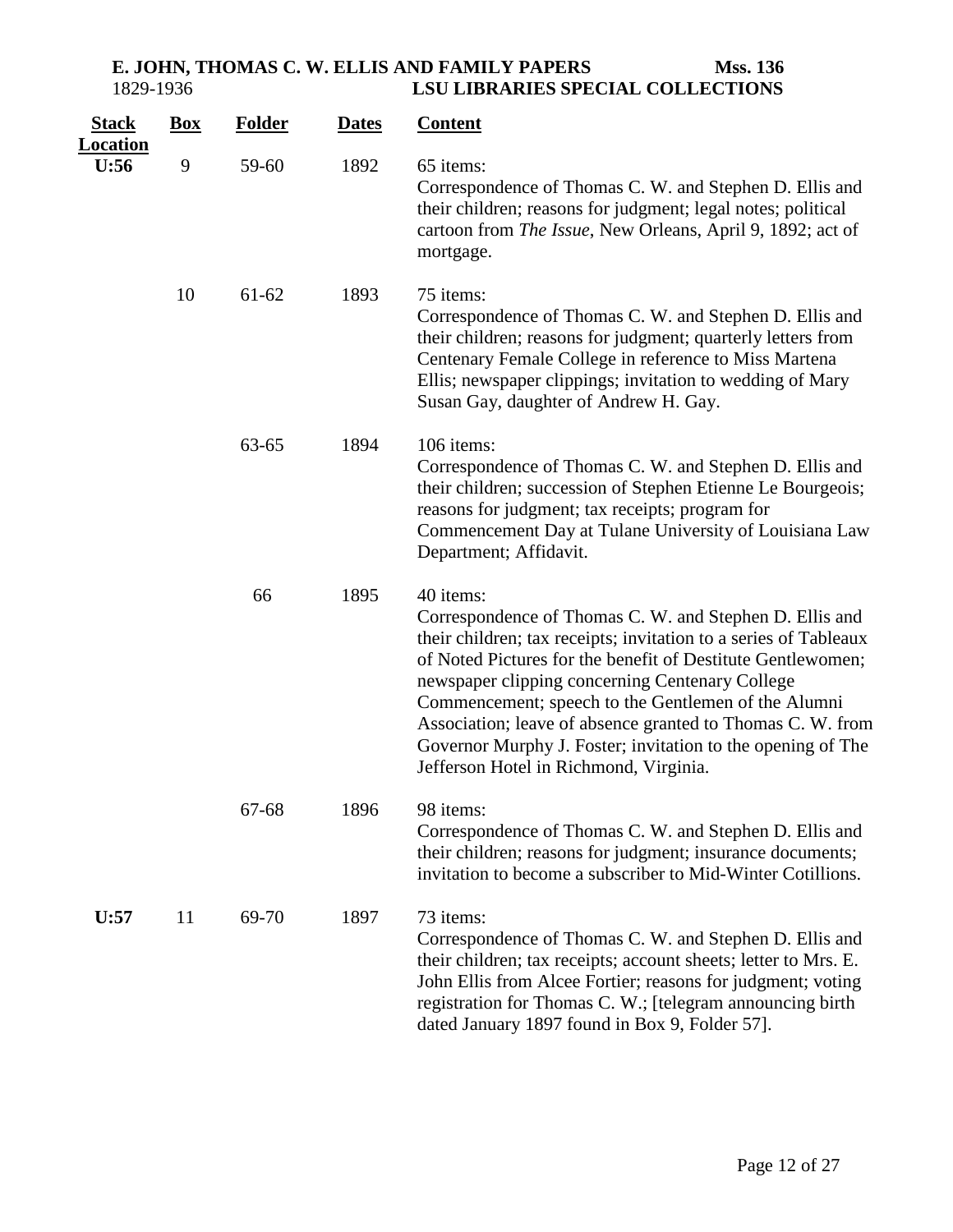| <b>Stack</b>            | <b>Box</b> | <b>Folder</b> | <b>Dates</b> | <b>Content</b>                                                                                                                                                                                                                                                                                                                                                                                                                                                                                                                                                                                                                                                 |
|-------------------------|------------|---------------|--------------|----------------------------------------------------------------------------------------------------------------------------------------------------------------------------------------------------------------------------------------------------------------------------------------------------------------------------------------------------------------------------------------------------------------------------------------------------------------------------------------------------------------------------------------------------------------------------------------------------------------------------------------------------------------|
| <b>Location</b><br>U:57 | 11         | 71-72         | 1898         | 126 items:<br>Correspondence of Thomas C. W. and Stephen D. Ellis and<br>their children; checks; tax receipts; drawing of "Hamilton"<br>and Doris taking a ride;" suit to fix boundaries; drawing of<br>Township 1, Range 10E, Greensburg District, Louisiana;<br>reasons for judgment; dental bill; succession of Mrs. R. A.<br>W. Stewart                                                                                                                                                                                                                                                                                                                    |
|                         |            | 73-74         | 1899         | 116 items:<br>Correspondence of Thomas C. W. and Stephen D. Ellis and<br>their children; checks; tax receipts; invitation to Knights of<br>Momus function at the French Opera House; invitation to<br>wedding of Katharyne Ingram Ford to Ellis McKeen<br>Chamberlin; reasons for judgment; memorandum on behalf<br>of realtor; testimony; mortgage of Thomas C. W.                                                                                                                                                                                                                                                                                            |
|                         | 12         | 75-77         | 1900         | 153 items:<br>Correspondence of Thomas C. W. and Stephen D. Ellis and<br>their children; checks; accident policy for Thomas C. W.<br>with Traveler's Insurance Company; account sheets; reasons<br>for judgment; Christmas cards.                                                                                                                                                                                                                                                                                                                                                                                                                              |
|                         |            | 78-81         | 1901         | 195 items:<br>Correspondence of Thomas C. W. and Stephen D. Ellis and<br>their children; tax receipts; account sheets; list of Tulane<br>Law School Class 1900-1901; bank notices from State<br>National Bank of New Orleans to Thomas C. W.; Diary<br>written in Ladies' Notebook; program of Tulane University<br>of Louisiana Law Department Commencement Exercises.                                                                                                                                                                                                                                                                                        |
| U:58                    | 13a        | 82-89         | 1902-1903    | 356 items:<br>Correspondence of Thomas C. W. and Stephen D. Ellis and<br>their children; checks; lists of students; memoranda from<br>Tulane University; reasons for judgment; program of the<br>Eleventh Annual Tangipahoa Parish Sunday School<br>Convention in Hammond, Louisiana; notepad with legal<br>notes; insurance receipts; invitation to Commencement at<br>Tulane University (1903); legal documents; Tribute to the<br>Memory of Anthony Sambola (June 15, 1903); postcard<br>from Titusville, Pennsylvania; brochure from Coopers Well<br>Hotel in Hinds County, Mississippi; letters from The<br>Equitable Life Assurance Society in New York. |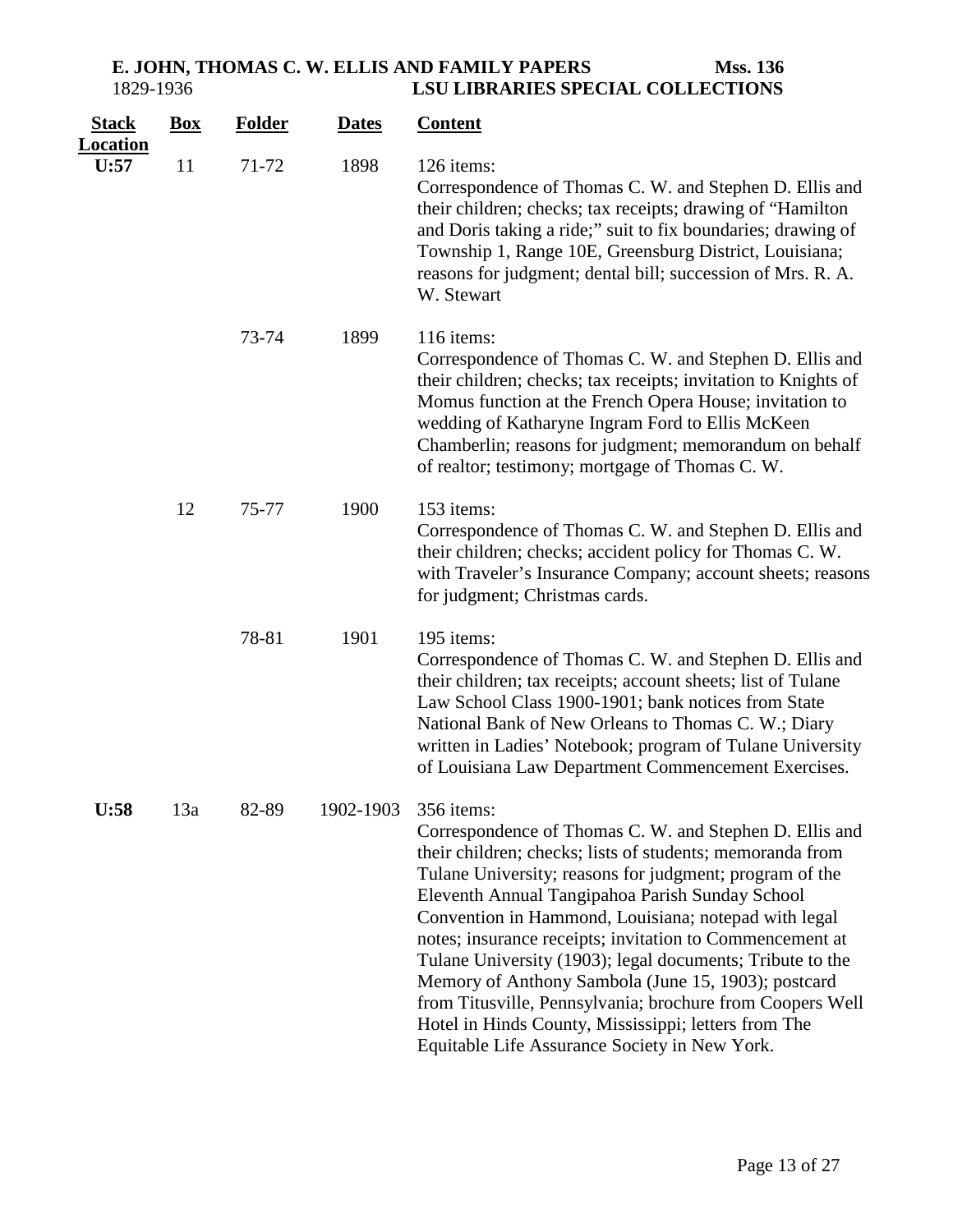| <b>Stack</b><br><b>Location</b> | <b>Box</b>                | <b>Folder</b> | <b>Dates</b> | <b>Content</b>                                                                                                                                                                                                                                                                                                                                                                                                                                                               |
|---------------------------------|---------------------------|---------------|--------------|------------------------------------------------------------------------------------------------------------------------------------------------------------------------------------------------------------------------------------------------------------------------------------------------------------------------------------------------------------------------------------------------------------------------------------------------------------------------------|
| U:58                            | 13 <sub>b</sub>           | 90-93         | 1904         | 337 items:<br>Correspondence of Thomas C. W. and Stephen D. Ellis and<br>their children; insurance receipts and letters; report of<br>Hamilton Ellis, Amite City Graded School; "Louisiana's<br>Tribute to the Patriotic Leader Who Has Left a Rich Legacy<br>of Memory and Example;" checks; voting registration of<br>Thomas C. W.; letter to Stephen D. Ellis from Consulate of<br>the U.S. in Venice; freight bills; Writ of Review; account<br>sheets; insurance forms. |
|                                 | $14a-$<br>14 <sub>b</sub> | 94-100        | 1905         | 401 items:<br>Correspondence of Thomas C. W. and Stephen D. Ellis and<br>their children; checks; insurance receipts and letters; bills;<br>legal documents; invitation to Commencement at Tulane<br>University; reasons for judgment; succession of Rene<br>Robinson; freight bills.                                                                                                                                                                                         |
| U:59                            | 15                        | 101-104       | 1906         | 210 items:<br>Correspondence of Thomas C. W. and Stephen D. Ellis and<br>their children; checks; schoolwork of Hamilton Ellis in fifth<br>grade; checkbooks; "Travels in Mexico;" letters to Thomas<br>C. W. from United Confederate Veterans Reunion<br>Association.                                                                                                                                                                                                        |
|                                 |                           | 105-108       | 1907         | 278 items:<br>Correspondence of Thomas C. W. and Stephen D. Ellis and<br>their children; checks; receipts; letters to Thomas C. W.<br>concerning the Centennial Anniversary of the birth of Robert<br>E. Lee; postcard of Jamestown Church in Jamestown,<br>Virginia; sale of property; legal notes.                                                                                                                                                                         |
|                                 | 16                        | 109-112       | 1908         | 254 items:<br>Correspondence of Thomas C. W. and Stephen D. Ellis and<br>their children; report on Robert E. Lee by Hamilton Ellis;<br>legal notes; list of Confederate veterans; information on the<br>Stoltz Electrophone; report on Squatting Horse's Tribe by<br>Hamilton Ellis; legal papers.                                                                                                                                                                           |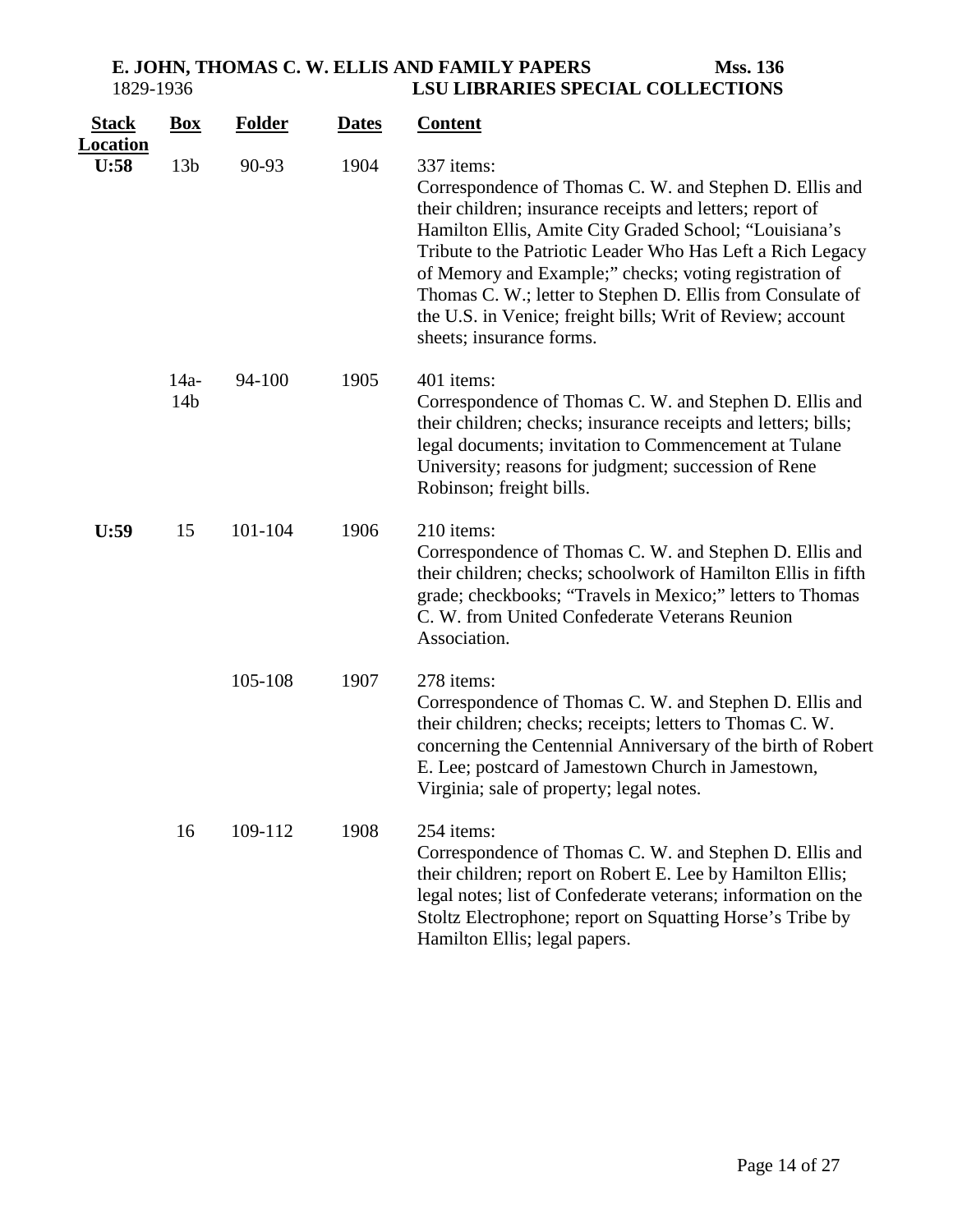| <b>Stack</b><br><b>Location</b> | <b>Box</b>      | <b>Folder</b> | <b>Dates</b> | <b>Content</b>                                                                                                                                                                                                                                                                                                                                                                                                                                                                                                                                                                                                                                   |
|---------------------------------|-----------------|---------------|--------------|--------------------------------------------------------------------------------------------------------------------------------------------------------------------------------------------------------------------------------------------------------------------------------------------------------------------------------------------------------------------------------------------------------------------------------------------------------------------------------------------------------------------------------------------------------------------------------------------------------------------------------------------------|
| $U:59-60$                       | $16-$<br>17a    | 113-115       | 1909         | 124 items:<br>Correspondence of Thomas C. W. and Stephen D. Ellis and<br>their children; checks; receipts; bills; legal papers;<br>newspaper clippings; report of John Hamilton Ellis from<br>Roseland Graded School; invitation to Commencement of<br>Tulane University of Louisiana; postcard "Ku Klux<br>Costumes;" Christmas card; legal documents; check book.                                                                                                                                                                                                                                                                              |
| U:60                            | 17a             | 116-119       | 1910         | 126 items:<br>Correspondence of Thomas C. W. and Stephen D. Ellis and<br>their children; newspaper clippings; insurance letters and<br>receipts; speech to the Ladies of the Clinton Chapter United<br>Daughters of the Confederacy; program for Musical and<br>Dramatic Entertainment & Ball at the Rock Opera House;<br>applications to become a member of the United Daughters of<br>the Confederacy, Louisiana Division; drawn map of Shiloh<br>Battlefield; invitation to the home of Rev. and Mrs. H. M.<br>Ellis; badge and letter for Stephen D. Ellis appointed as one<br>of Reception Committee for opening of New School<br>building. |
|                                 | 17 <sub>b</sub> | 120-122       | 1911         | 93 items:<br>Correspondence of Thomas C. W. and Stephen D. Ellis and<br>their children; tax receipts; succession of Mrs. Ida A.<br>Richardson; insurance documents; postcards; Christmas<br>cards; rental agreement from Ashton Music Co. in New<br>Orleans.                                                                                                                                                                                                                                                                                                                                                                                     |
|                                 | 18              | 123-125       | 1912         | 128 items:<br>Correspondence of Thomas C. W. and Stephen D. Ellis and<br>their children; tax receipts; letter from the Department of the<br>Interior Office of Indian Affairs; bills; legal briefs;<br>postcards; arithmetic test for Martina Ellis, 8 <sup>th</sup> grade;<br>insurance documents; succession of Carrie Sophie Beiger.                                                                                                                                                                                                                                                                                                          |
|                                 |                 | 126-128       | 1913         | 138 items:<br>Correspondence of Thomas C. W. and Stephen D. Ellis and<br>their children; invitation to Commencement of Amite High<br>School; "The Centenary of the Supreme Court:<br>Memorandum for Judge T. C. W. Ellis;" legal documents;<br>bills; postcards; checks.                                                                                                                                                                                                                                                                                                                                                                         |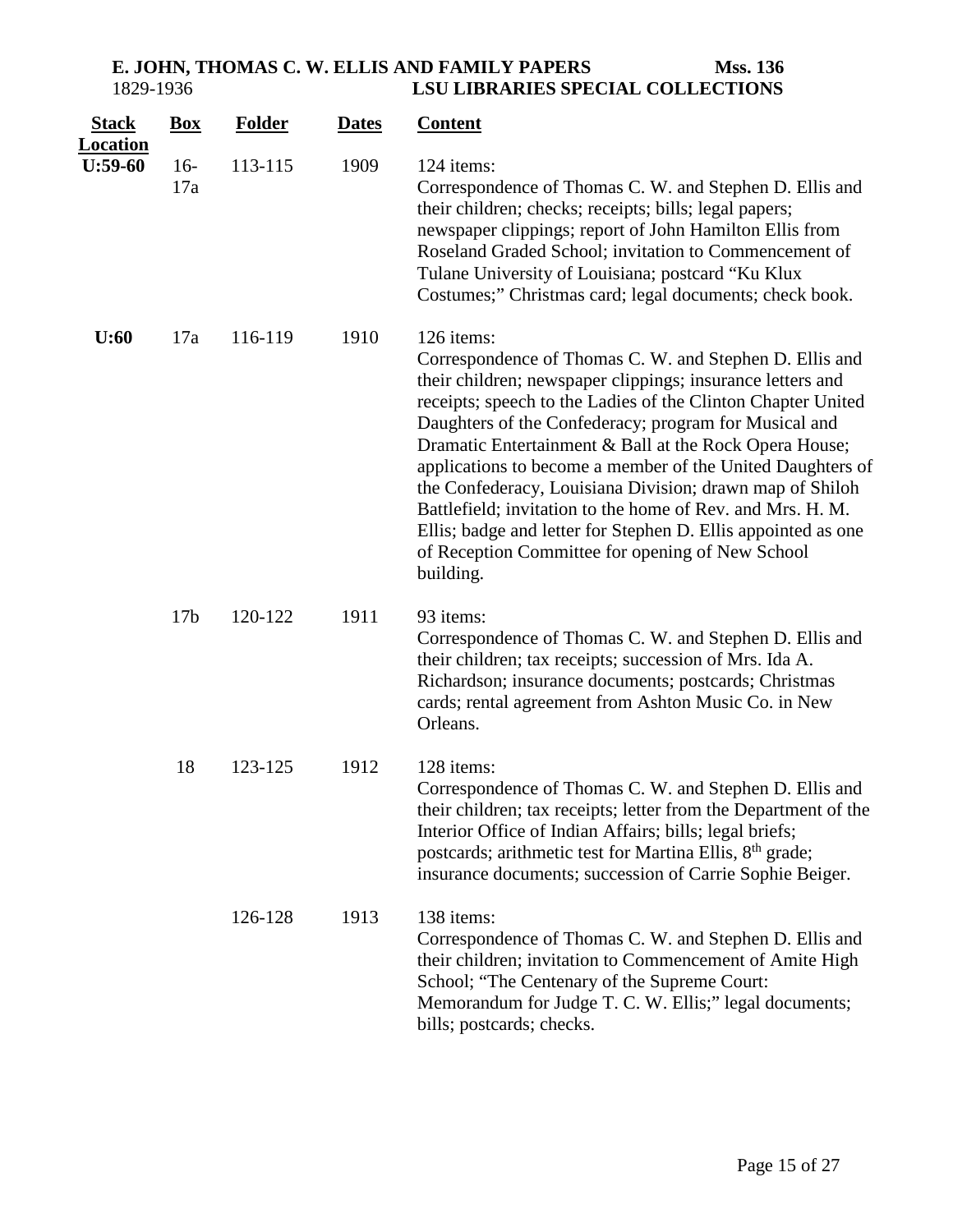**E. JOHN, THOMAS C. W. ELLIS AND FAMILY PAPERS Mss. 136<br>1829-1936 LSU LIBRARIES SPECIAL COLLECTIONS** 1829-1936 **LSU LIBRARIES SPECIAL COLLECTIONS**

| <b>Stack</b>            | $\underline{Box}$ | <b>Folder</b> | <b>Dates</b> | <b>Content</b>                                                                                                                                                                                                                                                                                                                                                                                                                                                                                                                                                                                                               |
|-------------------------|-------------------|---------------|--------------|------------------------------------------------------------------------------------------------------------------------------------------------------------------------------------------------------------------------------------------------------------------------------------------------------------------------------------------------------------------------------------------------------------------------------------------------------------------------------------------------------------------------------------------------------------------------------------------------------------------------------|
| <u>Location</u><br>U:61 | 19                | 129-132       | 1914         | 149 items:<br>Correspondence of Thomas C. W. and Stephen D. Ellis and<br>their children; brochure for the Dietz Individual Communion<br>Service; canceled checks; bills; contract for rental of a piano<br>from Philip Werlein, Ltd.; tax forms; reports by E. P. Ellis<br>"Why spaces are left between the rails in building a railroad"<br>and "Writing a story;" insurance documents.                                                                                                                                                                                                                                     |
|                         |                   | 133-134       | 1915         | 98 items:<br>Correspondence of Thomas C. W. and Stephen D. Ellis and<br>their children; invitation to Commencement at Silliman<br>Collegiate Institute; insurance letters and receipts; checks;<br>tax receipts; drawings; postcards; Christmas cards; legal<br>papers.                                                                                                                                                                                                                                                                                                                                                      |
|                         | 20                | 135-138       | 1916         | 187 items:<br>Correspondence of Thomas C. W. and Stephen D. Ellis and<br>their children; canceled checks; bills; receipts; warranty<br>deed; certificates of summer school credit at Tulane<br>University Summer School for E. P. Ellis; mortgage Thomas<br>C. W. to C. B. Grant; greeting cards; Christmas cards; legal<br>papers.                                                                                                                                                                                                                                                                                          |
|                         |                   | 139-144       | 1917         | 192 items:<br>Correspondence of Thomas C. W. and Stephen D. Ellis and<br>their children; canceled checks; bills; receipts; post cards;<br>laundry slips; circular from the War Department Office of<br>the Chief of Engineers; succession of James Gagliano;<br>newspaper clippings; birthday card; report of E. P. Ellis<br>from Tulane University; insurance papers; mathematics<br>notebook E. P. Ellis.                                                                                                                                                                                                                  |
| U:62                    | 21                | 145-149       | 1918         | 193 items:<br>Correspondence of Thomas C. W. and Stephen D. Ellis and<br>their children; insurance papers; receipts; bills; registration<br>card of E. P. Ellis for the Local Board for the Parish of<br>Tangipahoa; canceled checks; ticket for Ezekiel Ellis to the<br>Junior Prom at Tulane Gymnasium; Memorandum: Field<br>Artillery Central Officers Training School, Camp Zachary<br>Taylor, Kentucky.; anthropometric chart of E. P. Ellis;<br>letters discussing memorial service of judge Thomas C.W.<br>Ellis; Christmas cards; report from Delta Kappa Epsilon War<br>Service Committee Overseas Bureau and Club. |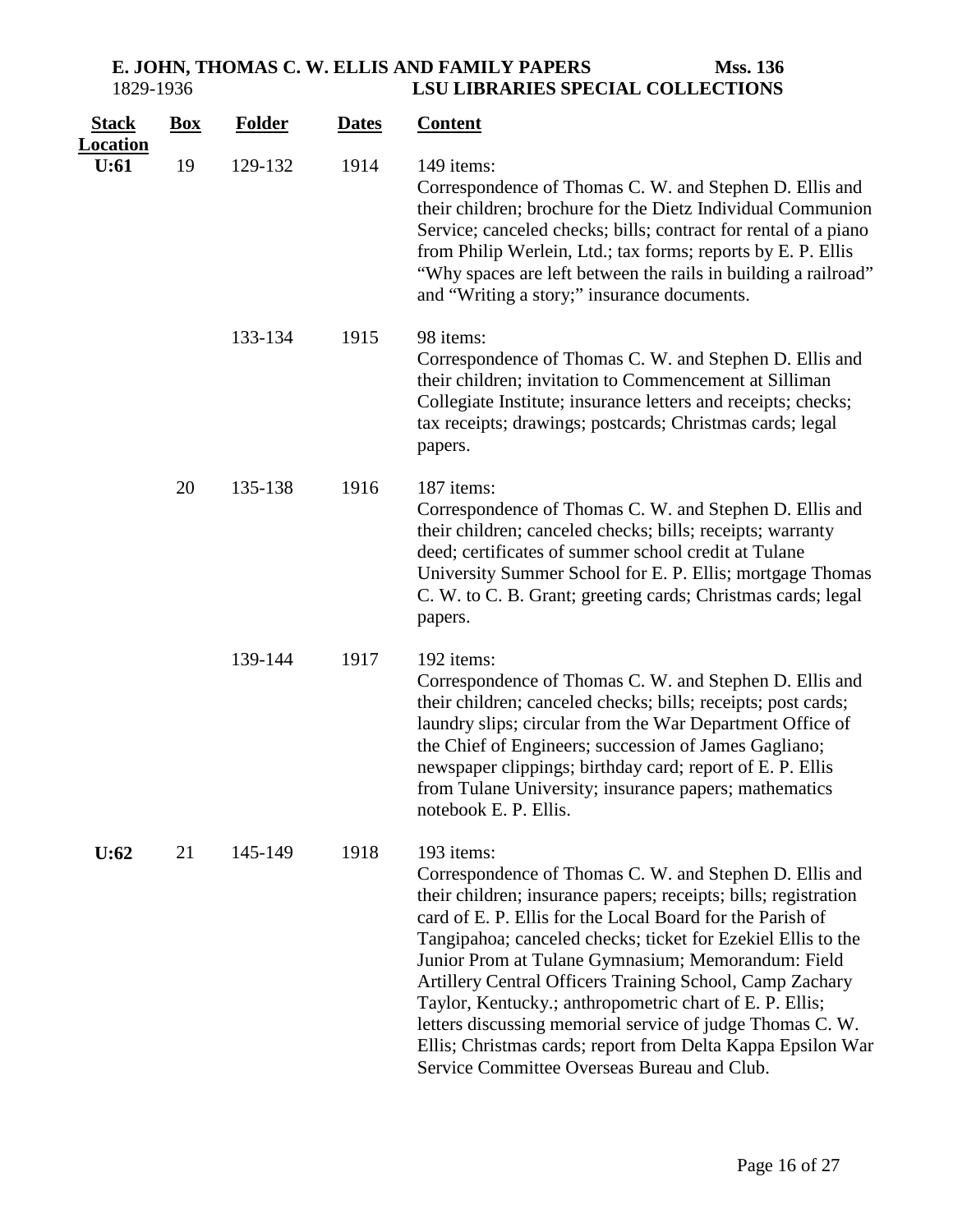| <b>Stack</b><br><b>Location</b> | $\underline{Box}$ | <b>Folder</b> | <b>Dates</b> | <b>Content</b>                                                                                                                                                                                                                                                                                               |
|---------------------------------|-------------------|---------------|--------------|--------------------------------------------------------------------------------------------------------------------------------------------------------------------------------------------------------------------------------------------------------------------------------------------------------------|
| U:62                            | 21                | 150-152       | 1919         | 86 items:<br>Correspondence of the children and grandchildren of<br>Thomas C. W. and Stephen Ellis; receipts; bills; postcards;<br>tax receipts; "The Wingéd Disk" published by Delta Kappa<br>Epsilon Club; specimen policy of Government Life<br>Insurance and brochure discussing rates; canceled checks. |
|                                 | 22                | 153           | 1920         | 37 items:<br>Correspondence of the children and grandchildren of<br>Thomas C. W. and Stephen Ellis; canceled checks; receipts;<br>bills; greeting cards; invitation to Commencement of Tulane<br>University; invitation to Commencement of Amite High<br>School.                                             |
|                                 |                   | 154           | 1921         | 22 items:<br>Correspondence of the children and grandchildren of<br>Thomas C. W. and Stephen Ellis; checks; insurance papers.                                                                                                                                                                                |
|                                 |                   | 155           | 1922         | 22 items:<br>Correspondence of the children and grandchildren of<br>Thomas C. W. and Stephen Ellis; postcard book from Emily<br>Ellis at Eagle's Nest Camp in North Carolina; canceled<br>checks; Christmas card; insurance letters and papers.                                                              |
|                                 |                   | 156-157       | 1923         | 42 items:<br>Correspondence of the children and grandchildren of<br>Thomas C. W. and Stephen Ellis; canceled checks; grocery<br>list; legal papers; Christmas cards.                                                                                                                                         |
|                                 |                   | 158           | 1924         | 29 items:<br>Correspondence of the children and grandchildren of<br>Thomas C. W. and Stephen Ellis; canceled checks; insurance<br>papers.                                                                                                                                                                    |
|                                 |                   | 159           | 1925         | 28 items:<br>Correspondence of the children and grandchildren of<br>Thomas C. W. and Stephen Ellis; canceled checks; receipts;<br>summary of statistical reports regarding diseases and<br>immunization; mortgage deed.                                                                                      |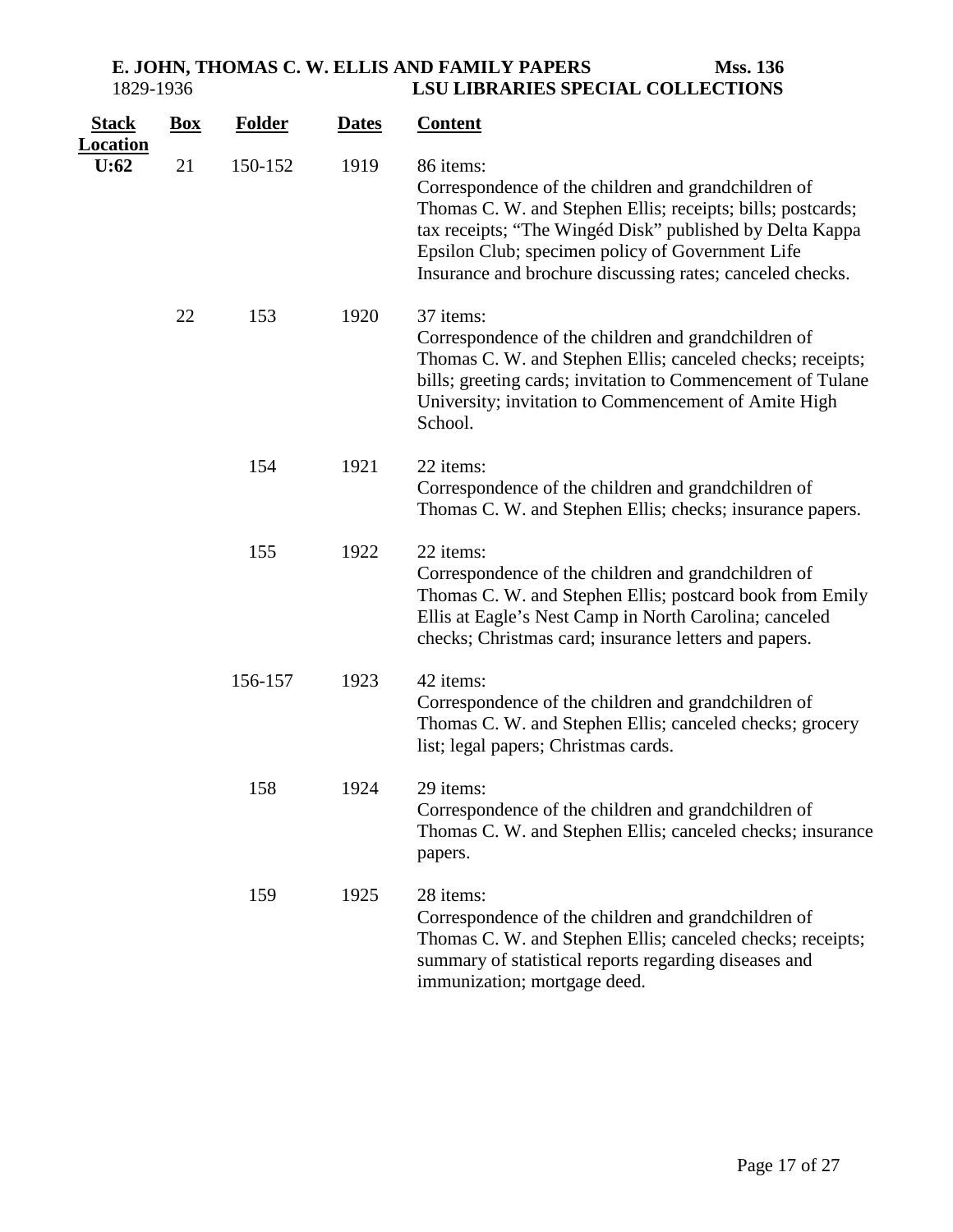| <b>Stack</b><br><u>Location</u> | $\mathbf{Box}$ | <b>Folder</b> | <b>Dates</b>       | <b>Content</b>                                                                                                                                                                                                                                                                                                                         |
|---------------------------------|----------------|---------------|--------------------|----------------------------------------------------------------------------------------------------------------------------------------------------------------------------------------------------------------------------------------------------------------------------------------------------------------------------------------|
| U:63                            | 23             | 160-161       | 1926               | 30 items:<br>Correspondence of the children and grandchildren of<br>Thomas C. W. and Stephen Ellis; condolence cards for the<br>death of Stephen Ellis; birth registration of Ezekiel Parke<br>Ellis (born 1897); letter concerning war record of John A.<br>Ellis in the Confederate Army; canceled checks; newspaper<br>clipping.    |
|                                 |                | 162-163       | 1927-1929          | 39 items:<br>Correspondence of the children and grandchildren of<br>Thomas C. W. and Stephen Ellis; empty coupon book of<br>Sarah Ellis; canceled checks; account information;<br>succession of Mrs. Mary Elizabeth Ellis; insurance<br>information; postcards; bank statements; brochure of<br>General Motors Acceptance Corporation. |
|                                 |                | 164-166       | 1930-1936          | 99 items:<br>Correspondence of the children and grandchildren of<br>Thomas C. W. and Stephen Ellis; canceled checks; tax<br>receipts; account information; insurance papers; bills; "The<br>Overcoming Life."                                                                                                                          |
|                                 | 24             | 167-169       | undated            | 36 items:<br>Speeches and addresses.                                                                                                                                                                                                                                                                                                   |
| U:64                            | 25             | 170           | circa<br>1861-1865 | 205 items:<br>Confederate currency.                                                                                                                                                                                                                                                                                                    |
|                                 |                | 171-175       | undated            | 111 items:<br>Legal notes; briefs; information on the Battle of Shiloh; plat<br>of Township 1, Range 10E, Greensburg District, Louisiana.                                                                                                                                                                                              |
|                                 | 26             | 176-181       | undated            | 218 items:<br>Correspondence; envelopes.                                                                                                                                                                                                                                                                                               |
| U:65                            | 27             | 182           | 1889-1915          | 9 items:<br>Genealogy.                                                                                                                                                                                                                                                                                                                 |
|                                 |                | 183           | 1905,<br>undated   | 23 items:<br>New England Historic Genealogical Society.                                                                                                                                                                                                                                                                                |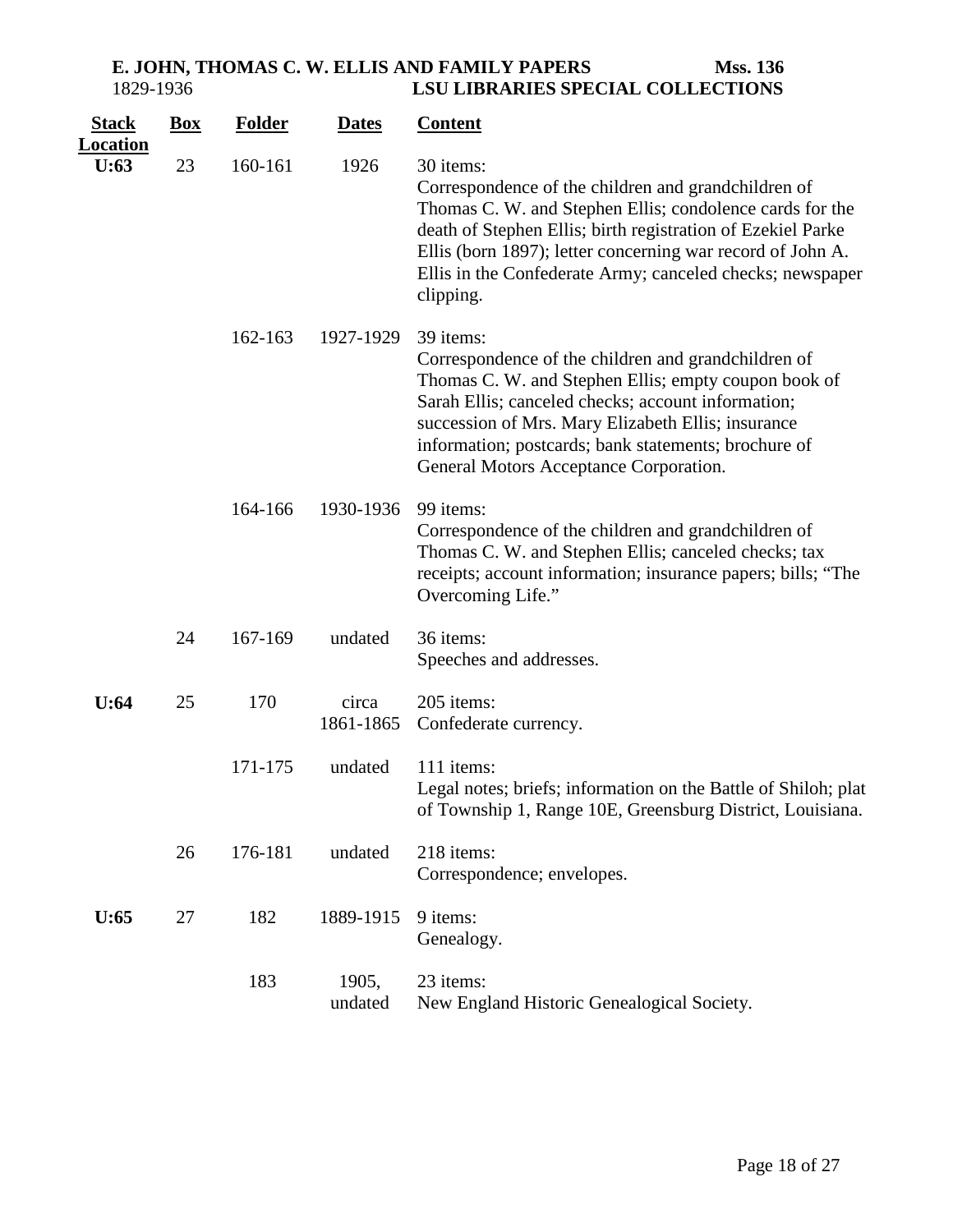| <b>Stack</b><br><b>Location</b> | <b>Box</b> | <b>Folder</b> | <b>Dates</b>              | <b>Content</b>                                                                                                                                                                                                                                                                                                                                                                                                |
|---------------------------------|------------|---------------|---------------------------|---------------------------------------------------------------------------------------------------------------------------------------------------------------------------------------------------------------------------------------------------------------------------------------------------------------------------------------------------------------------------------------------------------------|
| U:65                            | 27         | 184-191       | undated                   | 235 items:<br>Legal notes; children's school papers; blank oath of office;<br>list of names, 18 <sup>th</sup> Battalion Louisiana Cavalry and other<br>Confederate soldiers; "The Fulfillment of Promise in<br>Missionary Work;" religious notes; "An Ode in Honor of St.<br>Cecilia's Day;" receipts; bills; political notes; letters.                                                                       |
|                                 | 28         | 192-193       | undated                   | 55 items:<br>Cards.                                                                                                                                                                                                                                                                                                                                                                                           |
|                                 |            | 194           | 1908-<br>1914,<br>undated | 12 items:<br>Printed items: The Copley Prints (Curtis & Cameron, 1908);<br>"Ceremonies Attending the Presentation of the Portrait of<br>the Hon. E. John Ellis, deceased, to the Supreme Court of<br>Louisiana" (1914); "How to Send Money by Mail;" "The<br>Call of Africa" by Bishop W. R. Lambuth; broadside from<br>The Anti-Lottery League of Louisiana; enrollment card of<br>the Jewish Welfare Board. |
|                                 |            | 195           | undated                   | 7 items:<br>Newspaper clippings.                                                                                                                                                                                                                                                                                                                                                                              |
|                                 |            | 196           | 1899                      | Unidentified photograph.                                                                                                                                                                                                                                                                                                                                                                                      |
|                                 |            | 197           | 1906                      | Photograph, Hot Springs, Arkansas.                                                                                                                                                                                                                                                                                                                                                                            |
|                                 |            | 198           | undated                   | Photograph, Braxton Bragg.                                                                                                                                                                                                                                                                                                                                                                                    |
|                                 |            | 199           | undated                   | 3 items:<br>St. Tammany Parish photographs.                                                                                                                                                                                                                                                                                                                                                                   |
|                                 |            | 200-204       | undated                   | 22 items:<br>Unidentified photographs.                                                                                                                                                                                                                                                                                                                                                                        |
|                                 |            | 205-206       | undated                   | 69 items:<br>Election tickets; cooking recipes.                                                                                                                                                                                                                                                                                                                                                               |
| OS: E                           |            | $\mathbf{1}$  | 1872,<br>undated          | Tally sheets.                                                                                                                                                                                                                                                                                                                                                                                                 |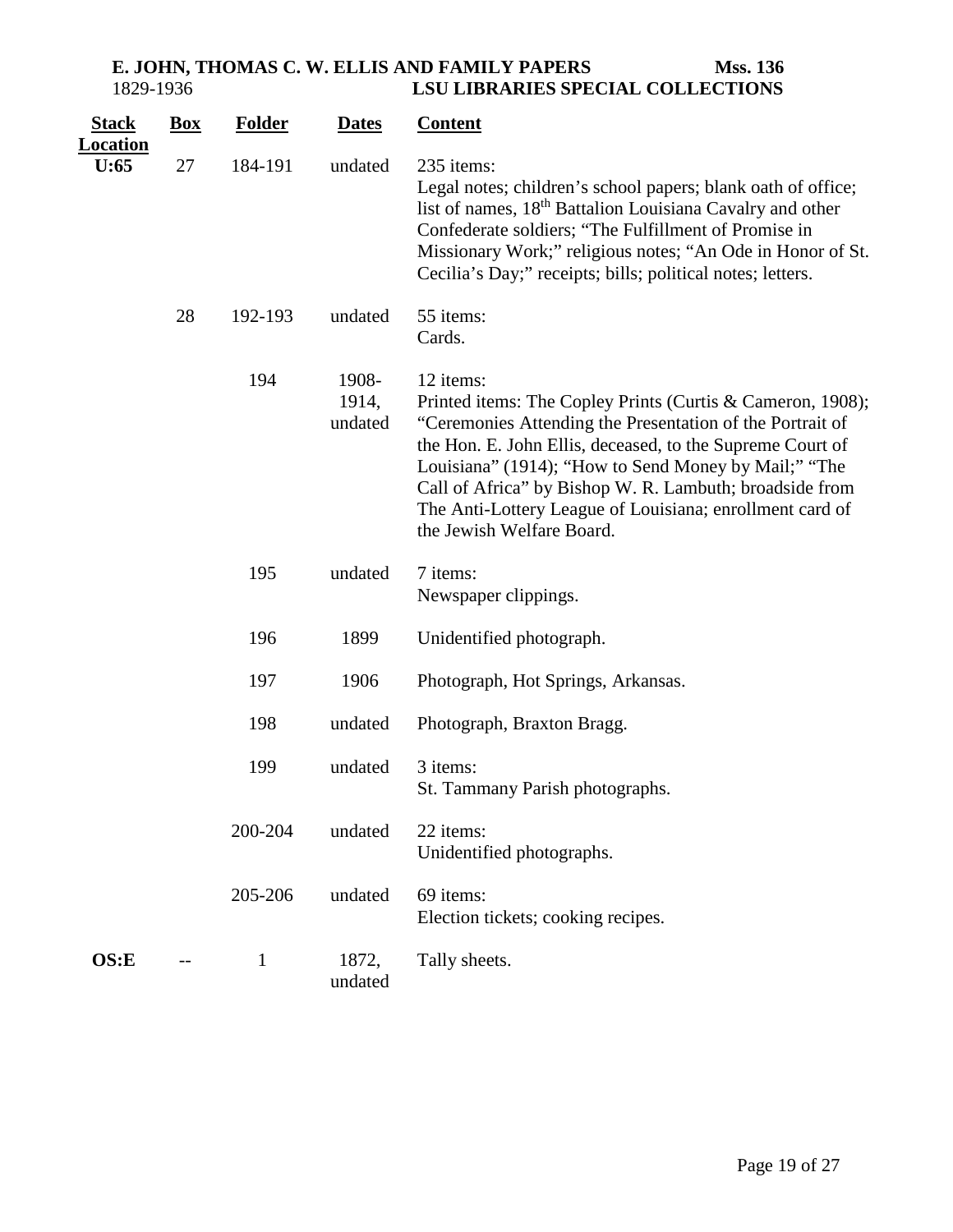#### **E. JOHN, THOMAS C. W. ELLIS AND FAMILY PAPERS Mss. 136**<br>1829-1936 **LSU LIBRARIES SPECIAL COLLECTIONS** 1829-1936 **LSU LIBRARIES SPECIAL COLLECTIONS**

| <b>Stack</b><br><b>Location</b> | $\underline{Box}$ | <b>Folder</b>  | <b>Dates</b>              | <b>Content</b>                                                                                                                                                                                                                                                                                                                                                                                                                                                                                                                                                                                                                                                                                                                                                                                                                                                                                                                                                                                                                                                                                                                                                                                                                                                                      |
|---------------------------------|-------------------|----------------|---------------------------|-------------------------------------------------------------------------------------------------------------------------------------------------------------------------------------------------------------------------------------------------------------------------------------------------------------------------------------------------------------------------------------------------------------------------------------------------------------------------------------------------------------------------------------------------------------------------------------------------------------------------------------------------------------------------------------------------------------------------------------------------------------------------------------------------------------------------------------------------------------------------------------------------------------------------------------------------------------------------------------------------------------------------------------------------------------------------------------------------------------------------------------------------------------------------------------------------------------------------------------------------------------------------------------|
| OS: E                           |                   | $\overline{2}$ | 1838-<br>1918,<br>undated | Broadside of Confederate and United States Army Uniform<br>(undated); land grants (1838, 1858, 1859); broadside for<br>speech given by Thomas C. W. Ellis and D. C. Morgan in<br>Clinton, Louisiana (1856); appointment certificate to<br>Supervisor of Registration in and for the Parish of<br>Tangipahoa (1872); appointment of E. John Ellis as Colonel<br>and Adjutant General of 1 <sup>st</sup> Division Louisiana State Militia<br>(1873); appointment of E. P. Ellis as a School Director on<br>the Parish Board for Tangipahoa (1879); stocks with New<br>South Building and Loan Association for S. D. Ellis (1890);<br>appointment by Gov. Murphy James Foster of Thomas C.<br>W., judge, Civil District Court in Orleans Parish; official<br>ballot of State of Louisiana Precinct 1, Ward 2, Tangipahoa<br>Parish; insurance policy for heirs of E. P. and J. E. Ellis<br>(1897); statement of receipts and expenses of Judicial<br>Expense Fund (1910-1915); stock policy of Mrs. C. B. Grant<br>$(1912)$ ; insurance policy of Thomas C. W. $(1914)$ ;<br>appointment of Thomas C. W. Ellis as judge (1918); plat of<br>area of Trench System, Camp Beauregard, Louisiana (1918);<br>reproduction of photograph of Supreme Court of the United<br>States (undated). |

# **Manuscript Volumes**

Bank Deposit Books

| G:5 |  | 1851-1853 | Vol. 1: New Orleans.                                |
|-----|--|-----------|-----------------------------------------------------|
|     |  | 1853      | Vol. 2: W. W. Wood.                                 |
|     |  | 1896      | Vol. 3: S. L. Powlett, New Orleans.                 |
|     |  | 1898-1907 | Vol. 4: Thomas C. W. Ellis, New Orleans.            |
|     |  | 1910-1911 | Vol. 5: C. B. Grant, Comfort, Texas.                |
|     |  | 1921      | Vol. 6: J. H. Ellis, Eldorado, Arkansas.            |
|     |  | 1922      | Vol. 7: J. H. Ellis, Amite.                         |
|     |  | 1923      | Vol. 8: J. H. Ellis, Amite.                         |
|     |  | 1926      | Vol. 9: Robert S. Ellis, Amite.                     |
|     |  |           | 1883-1934 Vol. 10-Vol. 47: Check Books (Stubs).     |
|     |  |           | 1916-1917 Vol. 48: Journal, New Orleans.            |
|     |  |           | 1869-1883 Vol. 49 Record Book. Thomas C. W. Ellis.  |
|     |  |           | 1885-1889 Vol. 50: Record Book. Thomas C. W. Ellis. |
|     |  |           | 1877-1878 Vol. 51: Diary.                           |
|     |  |           |                                                     |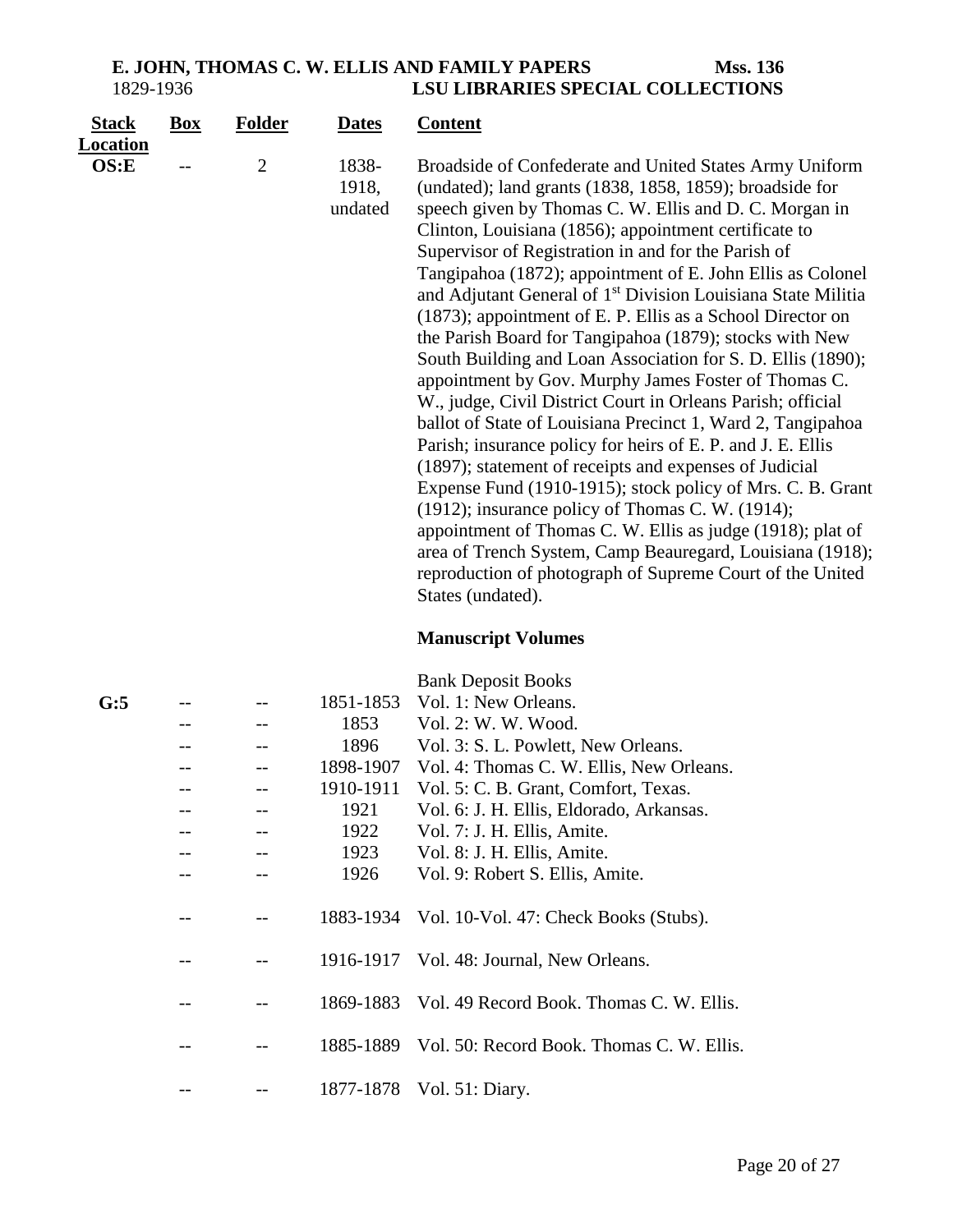| <b>Stack</b><br>Location | $\mathbf{Box}$ | <b>Folder</b> | <b>Dates</b> | <b>Content</b>                                         |
|--------------------------|----------------|---------------|--------------|--------------------------------------------------------|
| G:5                      |                |               | 1908         | Vol. 52: Diary.                                        |
|                          |                |               | 1910         | Vol. 53: Illinois Central Railroad Ticket Book, Amite. |
|                          |                | --            | undated      | Vol. 54: "Constitutional Law."                         |
|                          |                |               | 1872-1874    | Vol. 55: Poll Book.                                    |
|                          |                | --            | undated      | Vol. 56: Sun of My Soul. New York.                     |
|                          |                | --            | 1854         | Vol. 57: Membership Book, Wigwam Society.              |
|                          |                |               |              | <b>Notebooks</b>                                       |
|                          |                |               | 1860         | Vol. 58: Thomas C. W. Ellis.                           |
|                          |                |               | 1869         | Vol. 59.                                               |
|                          |                |               | 1869         | Vol. 60.                                               |
|                          |                |               | 1877         | Vol. 61.                                               |
|                          |                |               | 1885         | Vol. 62.                                               |
|                          |                |               | 1891         | Vol. 63: Thomas C. W. Ellis.                           |
|                          |                |               | 1908         | Vol. 64.                                               |
|                          |                | --            | undated      | Vol. 65-Vol. 70.                                       |
|                          |                |               |              |                                                        |
|                          |                |               | 1855-1856    | Scrapbooks<br>Vol. 71: Thomas C. W. Ellis, Jackson.    |
|                          |                |               | 1856         | Vol. 72: Thomas C. W. Ellis, East Feliciana Parish.    |
|                          |                | --            |              |                                                        |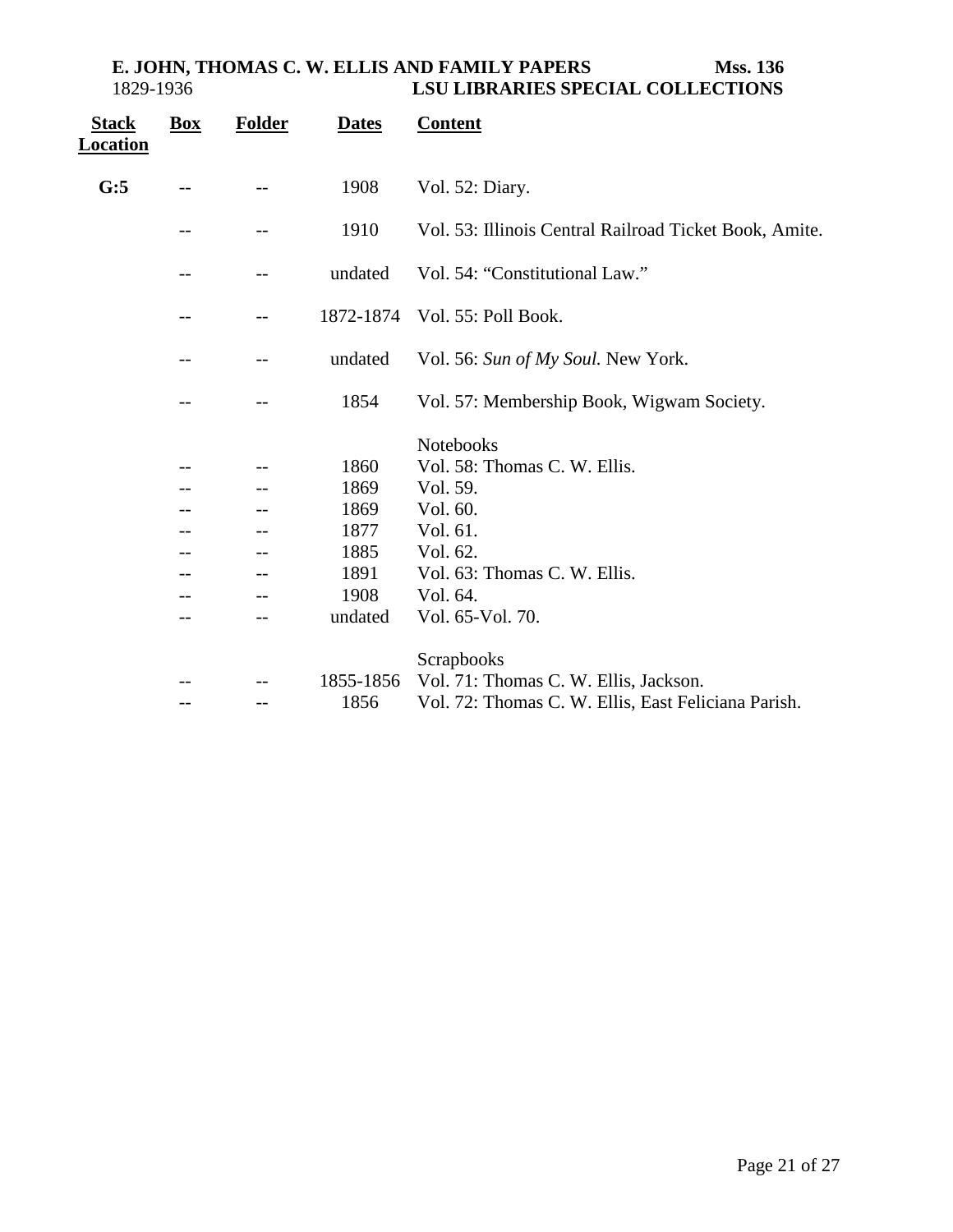#### <span id="page-21-0"></span>**INDEX TERMS**

**Materials relating to these people, places, and things can be found throughout the entire collection.**

Bankbooks.

Broadsides.

Cabinet photographs.

Cartes de visite.

Checkbooks.

Centenary College of Louisiana.

Clippings.

Confederate States of America. Army. Louisiana Cavalry Battalion, 18th.

Confederate States of America. Army. Louisiana Infantry Regiment, 16th.

Correspondence.

Democratic Party (La.)--History--19th century.

Diaries.

Education--Louisiana.

Ellis, E. John (Ezekiel John), 1840-1889.

Ellis, Ezekiel Park, 1807-1884.

Ellis, Stephen Dudley.

Ellis, Thomas C. W. (Thomas Cargill Warner), d.1918.

Georgia--History--Civil War, 1861-1865--Personal narratives, Confederate.

Johnson Island Prison.

Judges--Louisiana.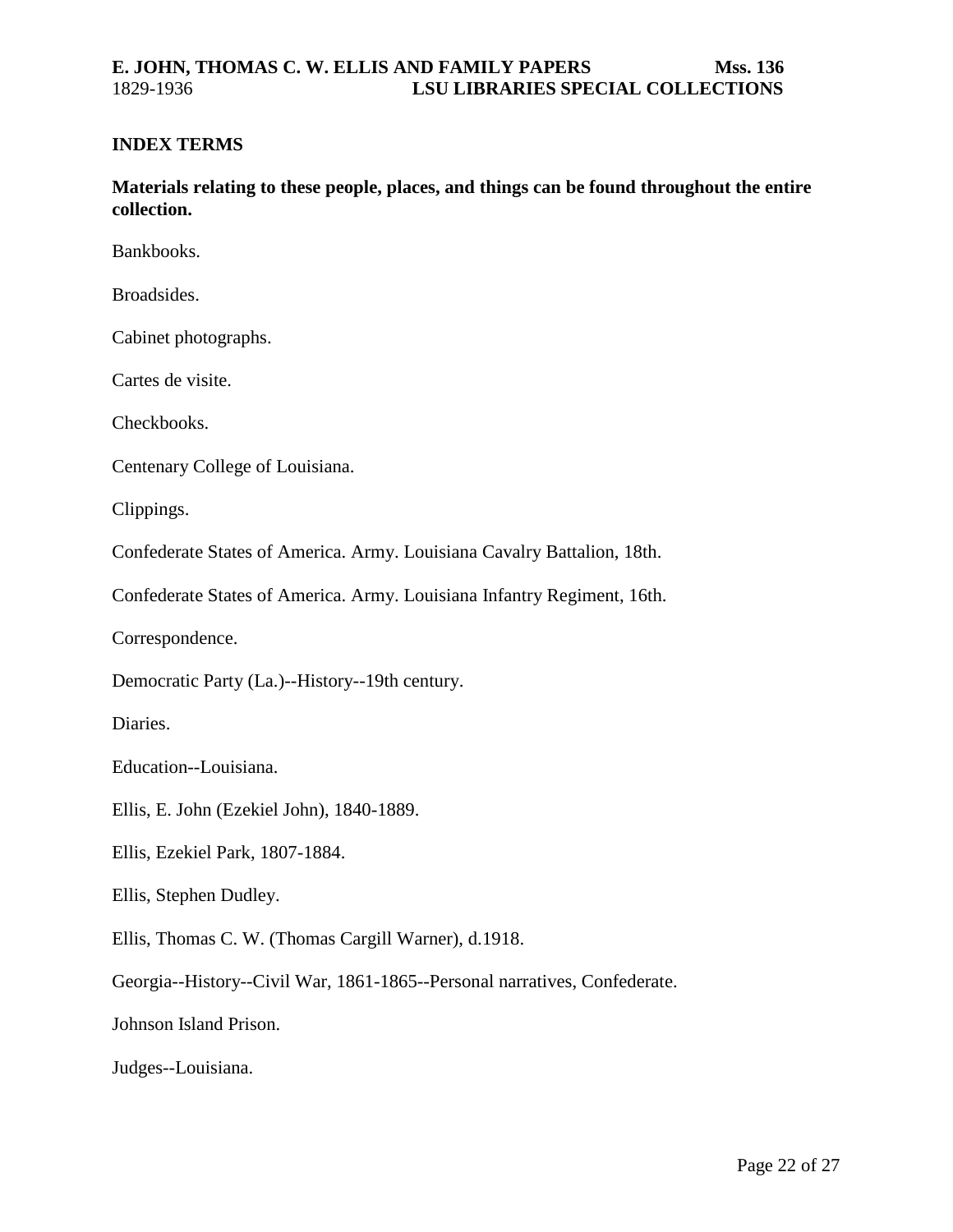Lawyers--Louisiana.

Louisiana--History--Civil War, 1861-1865--Personal narratives, Confederate.

Louisiana--Politics and government--1803-1865.

McEnery, John, 1833-1891.

Memoranda.

Mississippi--History--Civil War, 1861-1865--Personal narratives, Confederate.

Notebooks.

Ohio--History--Civil War, 1861-1865--Personal narratives, Confederate.

Pamphlets.

Reconstruction (U.S. history, 1865-1877)--Louisiana.

Scrapbooks.

Soldiers--Confederate States of America.

Tangipahoa Parish (La.)--Social life and customs.

Tintypes.

United States--History--Civil War, 1861-1865--Prisoners and prisons.

University of Louisiana.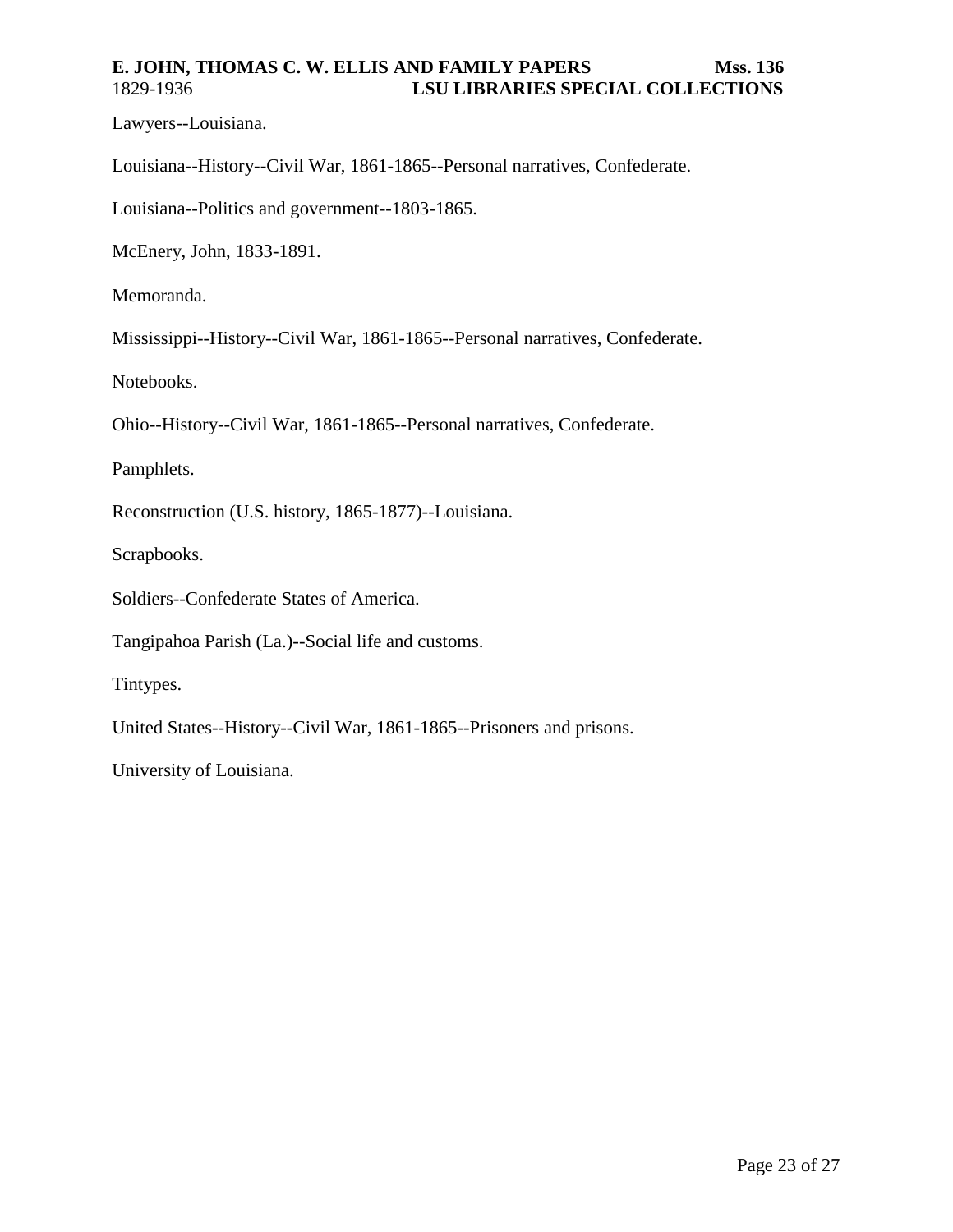## <span id="page-23-0"></span>**CONTAINER LIST**

| <b>Stack</b>    |                 |           |                              |
|-----------------|-----------------|-----------|------------------------------|
| <b>Location</b> | <b>Box</b>      | Folder(s) | <b>Contents (with dates)</b> |
| U:52            | $\mathbf{1}$    | $1-6$     | Papers, 1829-1857            |
|                 | $\overline{c}$  | $7-13$    | Papers, 1858-1868            |
| U:53            | 3               | 16-20     | Papers, 1869-1871            |
|                 | $\overline{4}$  | 21-28     | Papers, 1827-1876            |
| U:54            | 5               | 29-34     | Papers, 1877-1880            |
|                 | 6               | 38-40     | Papers, 1881-1884            |
| U:55            | 7               | $41 - 45$ | Papers, 1885-1886            |
|                 | 8               | 46-52     | Papers, 1887-1889            |
| U:56            | 9               | 53-60     | Papers, 1889-1892            |
|                 | 10              | 61-68     | Papers, 1893-1896            |
| U:57            | 11              | 69-74     | Papers, 1897-1899            |
|                 | 12              | 75-81     | Papers, 1900-1901            |
|                 | 13a             | 82-89     | Papers, 1902-1903            |
|                 | 13 <sub>b</sub> | 90-91     | Papers, 1904                 |
| U:58            | 14a             | 92-97     | Papers, 1904-1905            |
|                 | 14 <sub>b</sub> | 98-100    | Papers, 1905-1906            |
| U:59            | 15              | 101-108   | Papers, 1906-1907            |
|                 | 16              | 109-113   | Papers, 1908-1909            |
| U:60            | 17a             | 114-119   | Papers, 1909-1910            |
|                 | 17 <sub>b</sub> | 120-122   | Papers, 1911                 |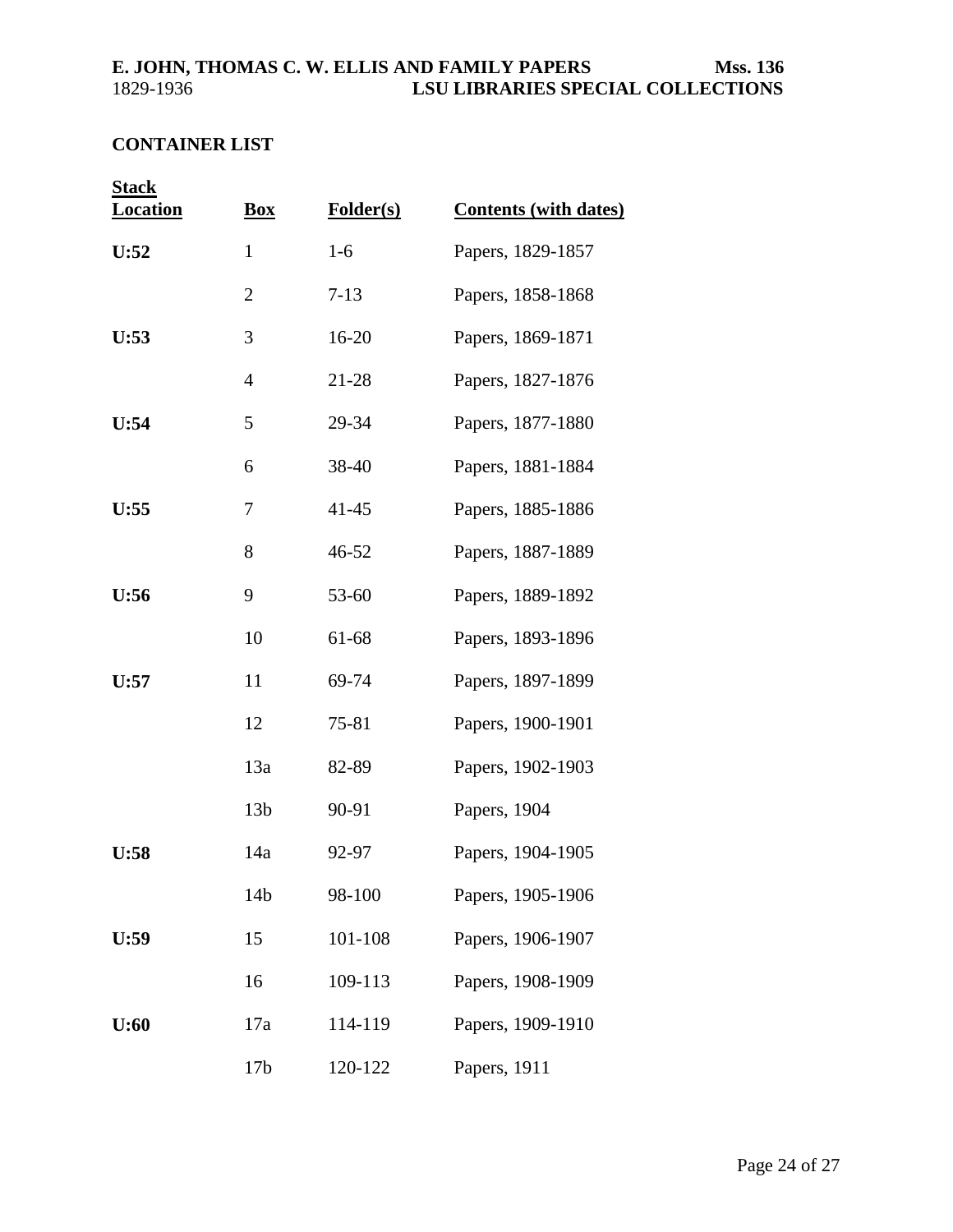| <b>Stack</b><br><b>Location</b><br>U:60      | <b>Box</b><br>18 | Folder(s)<br>123-128 | <b>Contents (with dates)</b><br>Papers, 1912-1913                                              |
|----------------------------------------------|------------------|----------------------|------------------------------------------------------------------------------------------------|
| U:61                                         | 19               | 129-134              | Papers, 1914-1915                                                                              |
|                                              | 20               | 135-144              | Papers, 1916-1917                                                                              |
| U:62                                         | 21               | 145-152              | Papers, 1918-1919                                                                              |
|                                              | 22               | 153-159              | Papers, 1920-1925                                                                              |
| U:63                                         | 23               | 160-166              | Papers, 1926-1936                                                                              |
|                                              | 24               | 167-169              | Papers, undated                                                                                |
| U:64                                         | 25               | 170-175              | Papers, undated                                                                                |
|                                              | 26               | 176-181              | Papers, undated                                                                                |
| U:65                                         | 27               | 182-191              | Papers, 1889-1915, undated                                                                     |
|                                              | 28               | 192-206              | Papers, 1899-1906, undated                                                                     |
|                                              |                  |                      | <b>Manuscript Volumes</b>                                                                      |
| G:5                                          | $\mathbf{1}$     |                      | Volumes (boxed) 1-11, 15-17                                                                    |
|                                              | $\overline{2}$   |                      | Volumes (boxed) 25, 28, 31, 35-38, 51, 53, 56,<br>59, 60, 65-66, 69                            |
|                                              | 3                |                      | Volumes (boxed) 57, 58, 61-64, 67-68, 70                                                       |
|                                              | $\overline{4}$   |                      | Volumes (boxed) 12-14, 18-24, 26-27, 29-30,<br>32-34, 39-47                                    |
|                                              | --               | $-$ -                | Volumes (on shelf) 48-50, 52, 54-55, 71-72                                                     |
| OS: E                                        |                  | $1 - 2$              | Oversize Materials (see collection description),<br>1838-1918                                  |
| <b>MIRCOFILM</b><br><b>5735, SERIES</b><br>B | $-$              |                      | Reels 21-22: Omission: Folders 1-7, 1829-<br>1859; Folders 15-end, 1867-1936; Volumes 1-<br>72 |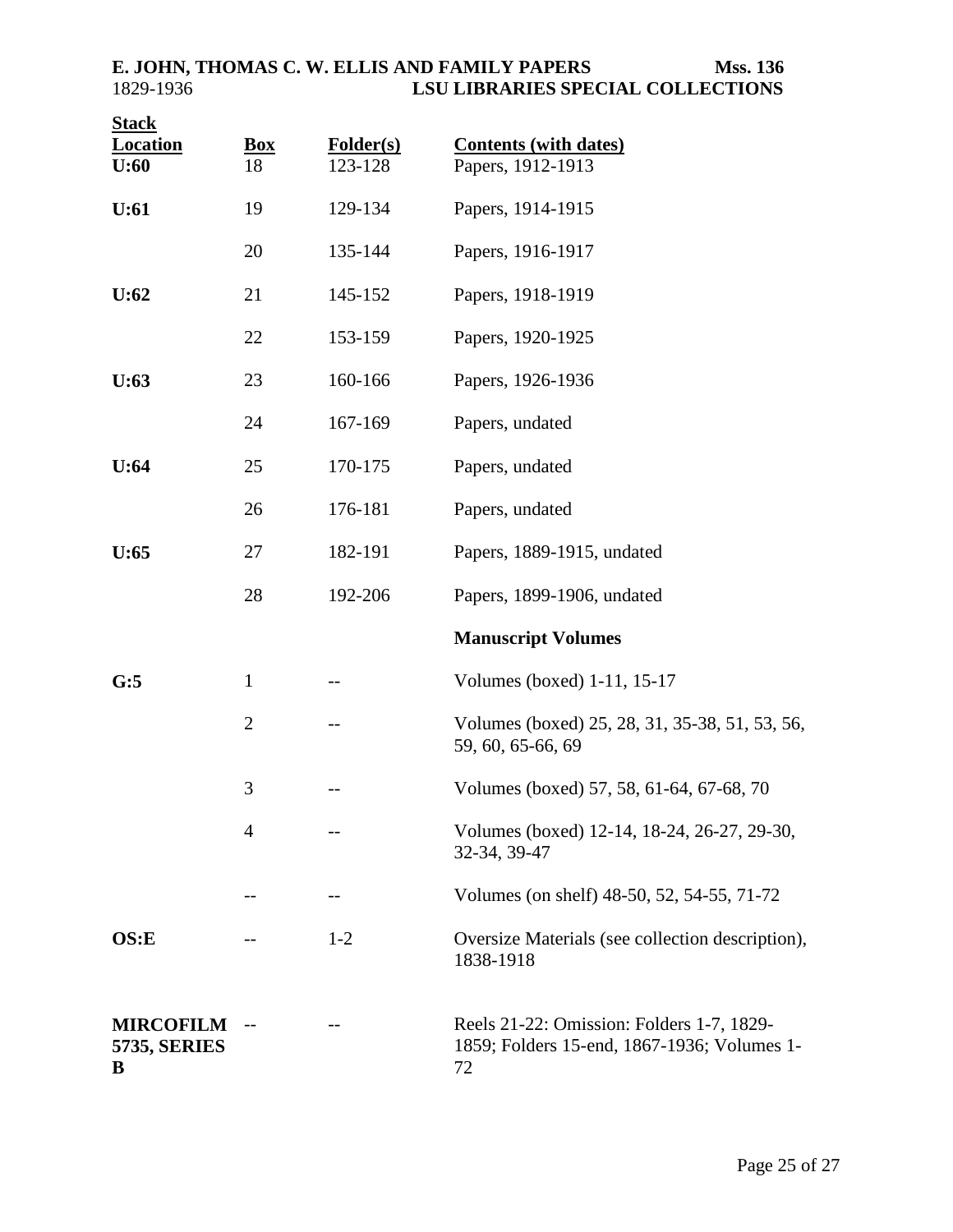## <span id="page-25-0"></span>**GUIDE TO COLLECTION MICROFILM: MSS.MF:E**

| Reel 1  | Series I., Box 1, Folders 1-6 (1829-1857)                             |
|---------|-----------------------------------------------------------------------|
| Reel 2  | Series I., Box 2, Folders 7-15 (1858-1868)                            |
| Reel 3  | Series I., Box 3, Folders 16-20 (1869-1871)                           |
| Reel 4  | Series II., Box 4, Folders 21-28 (1872-1876)                          |
| Reel 5  | Series II., Box 5, Folders 29-34 (1877-1880)                          |
| Reel 6  | Series II., Box 6, Folders 35-40 (1881-1884)                          |
| Reel 7  | Series III., Box 7, Folders 41-45 (1885-1886)                         |
| Reel 8  | Series III., Box 8, Folders 46-52 (1887-1889)                         |
| Reel 9  | Series III., Box 9, Folders 53-60 (1889-1892)                         |
| Reel 10 | Series IV., Box 10, Folders 61-68 (1893-1896)                         |
| Reel 11 | Series IV., Box 11, Folders 69-74 (1897-1899)                         |
| Reel 12 | Series IV., Box 12, Folders 75-81 (1900-1901)                         |
| Reel 13 | Series V., Box 13a, Folders 82-89 (1902-1903)                         |
| Reel 14 | Series V., Box 13b, Folders 90-91 (1904)                              |
| Reel 15 | Series V., Box 14a, Folders 92-97 (1904-1905)                         |
| Reel 16 | Series V., Box 14b, Folders 98-100 (1905-1906)                        |
|         | Series V., Box 15, Folders 101-108 (1906-1907)                        |
| Reel 17 | Series VI., Box 16, Folders 109-113 (1908-1909)                       |
|         | Series VI., Box 17a, Folders 114-119 (1909-1910)                      |
|         | Series VI., Box 17b, Folders 120-122 (1911)                           |
| Reel 18 | Series VII., Box 18, Folders 123-128 (1912-1913)                      |
| Reel 19 | Series VIII., Box 19, Folders 129-134 (1914-1915)                     |
| Reel 20 | Series XI., Box 20, Folders 135-144 (1916-1917)                       |
| Reel 21 | Series X., Box 21, Folders 145-152 (1918-1919)                        |
| Reel 22 | Series XI., Box 22, Folders 153-159 (1920-1925)                       |
| Reel 23 | Series XII., Box 23, Folders 160-166 (1926-1936)                      |
| Reel 24 | Series XIII., Box 24, Box 25 (undated)                                |
| Reel 25 | Series XIV., Box 26 (undated)                                         |
| Reel 26 | Series XV., Box 27 (1889-1915, undated), Box 28 (1899, 1906, undated) |
| Reel 27 | Series XVI., Tally Sheets (1872)                                      |
|         | Series XVII., Volumes 1-9, Bank Deposit Books (1851-1926)             |
|         | Series XVII., Volumes 10-24, Check Books (1883-1905)                  |
| Reel 28 | Series XVIII., Volumes 25-47, Check Book Stubs (1905-1934)            |
|         | Series XVIII. Volume 51, Diary (1871-1877)                            |
|         | Series XVIII., Volume 53, Illinois Central Railroad                   |
|         | Ticketbook (1910)                                                     |
|         | Series XVIII., Volume 56, Sun of My Soul (undated)                    |
|         | Series XVIII., Volume 57, Wigwam Society Membership                   |
|         | Book (1854)                                                           |
|         | Series XIX., Volumes 58-70, Notebooks (1860-1908, undated)            |
| Reel 29 | Series XX., Volume 48, Journal (1916-1917)                            |
|         | Series XX., Volume 49, Record Book (1869-1883)                        |
|         | Series XX., Volume 50, Record Book (1885-1889)                        |